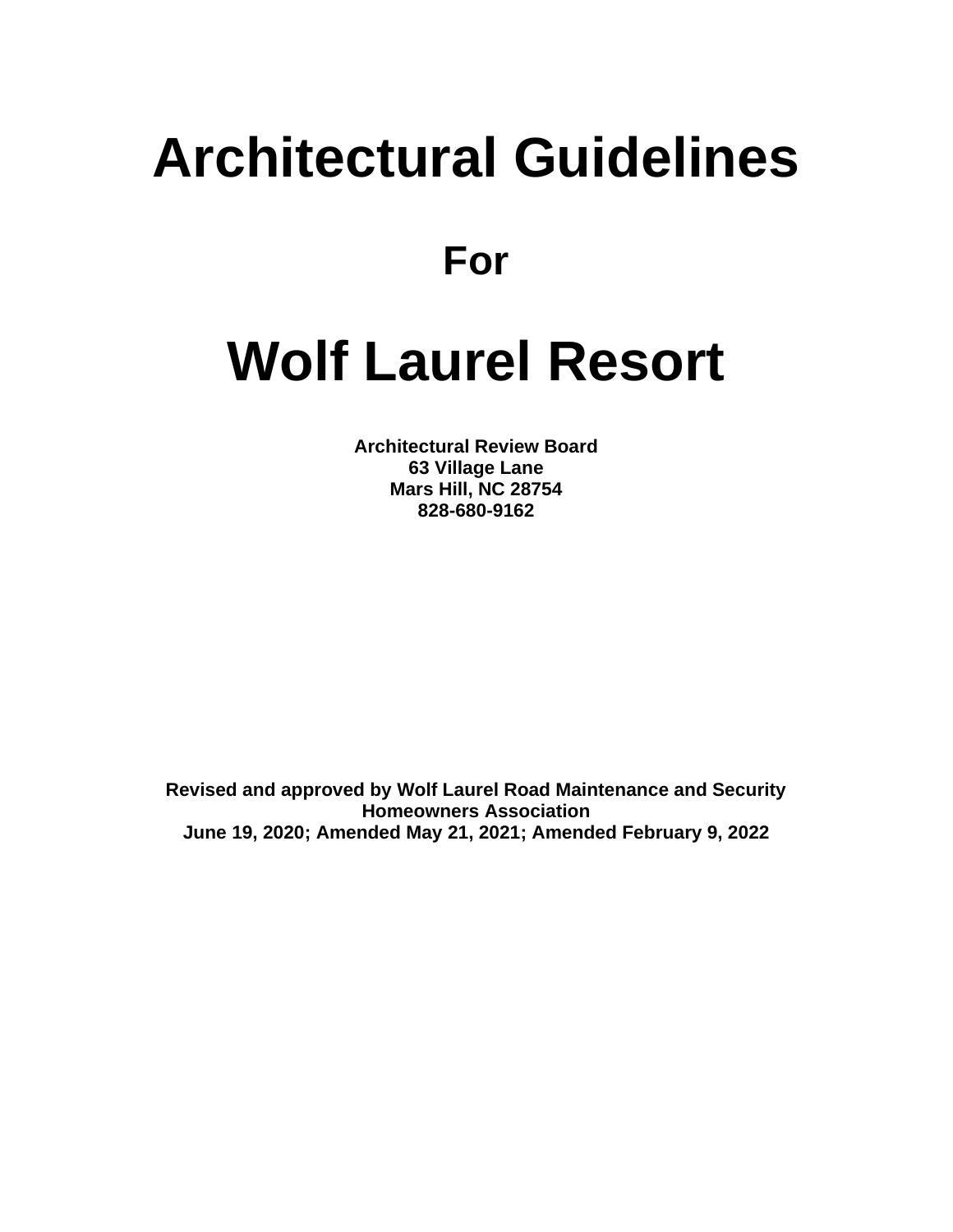# **TABLE OF CONTENTS**

# **1. INTRODUCTION: THE ARCHITECTURAL REVIEW BOARD AND THE ARCHITECTURAL GUIDELINES**

- **1.1 Purposes and Composition of the Architectural Review Board (ARB)**
- **1.2 Purpose of Architectural Guidelines**
- **1.3 Types of Construction Requiring Approval**
- **1.4 Application Review and Approval**
- **1.5 Failure to Obtain Approval from the ARB**
- **1.6 Indemnity and Non-Liability**

#### **2. NEW HOME CONSTRUCTION**

- **2.1 Process Overview for Owner and Contractor**
- **2.2 Fees and Deposits for New Home Construction**
- **2.3 Key Application Requirements and Regulations**

#### **3. GENERAL CONSTRUCTION GUIDELINES**

- **3.1 Construction Start and Completion Deadlines**
- **3.2 Building Permits, Contractor's Tags and Deposits**
- **3.3 Site Regulations**
- **3.4 ARB Construction Inspections**

# **4. Post Construction Repairs, Renovations and Improvements**

**4.1 Exterior Improvements and Renovations**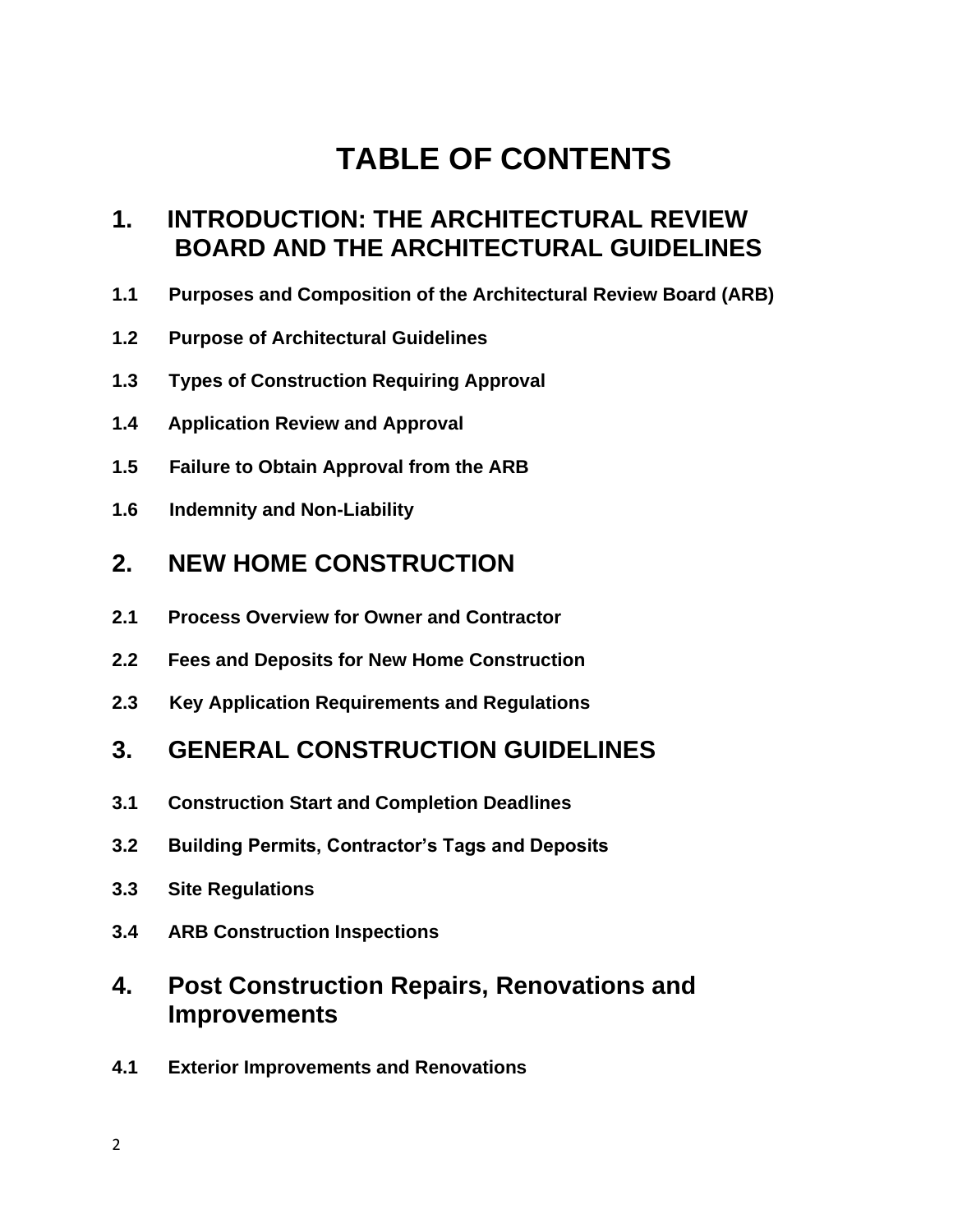- **4.2 Fees for Major Exterior Renovations, Repairs or Improvements**
- **4.3 Minor Exterior Renovations, Repairs or Improvements or Landscaping**
- **4.4 Fees for Interior Repairs, Renovations or Improvements**

# **5. POST CONSTRUCTION TREE TRIMMING OR REMOVAL**

# **6. NEW CONSTRUCTION REGULATIONS THAT APPLY TO POST CONSTRUCTION RENOVATIONS AND IMPROVEMENTS**

**7. Firepit Policy**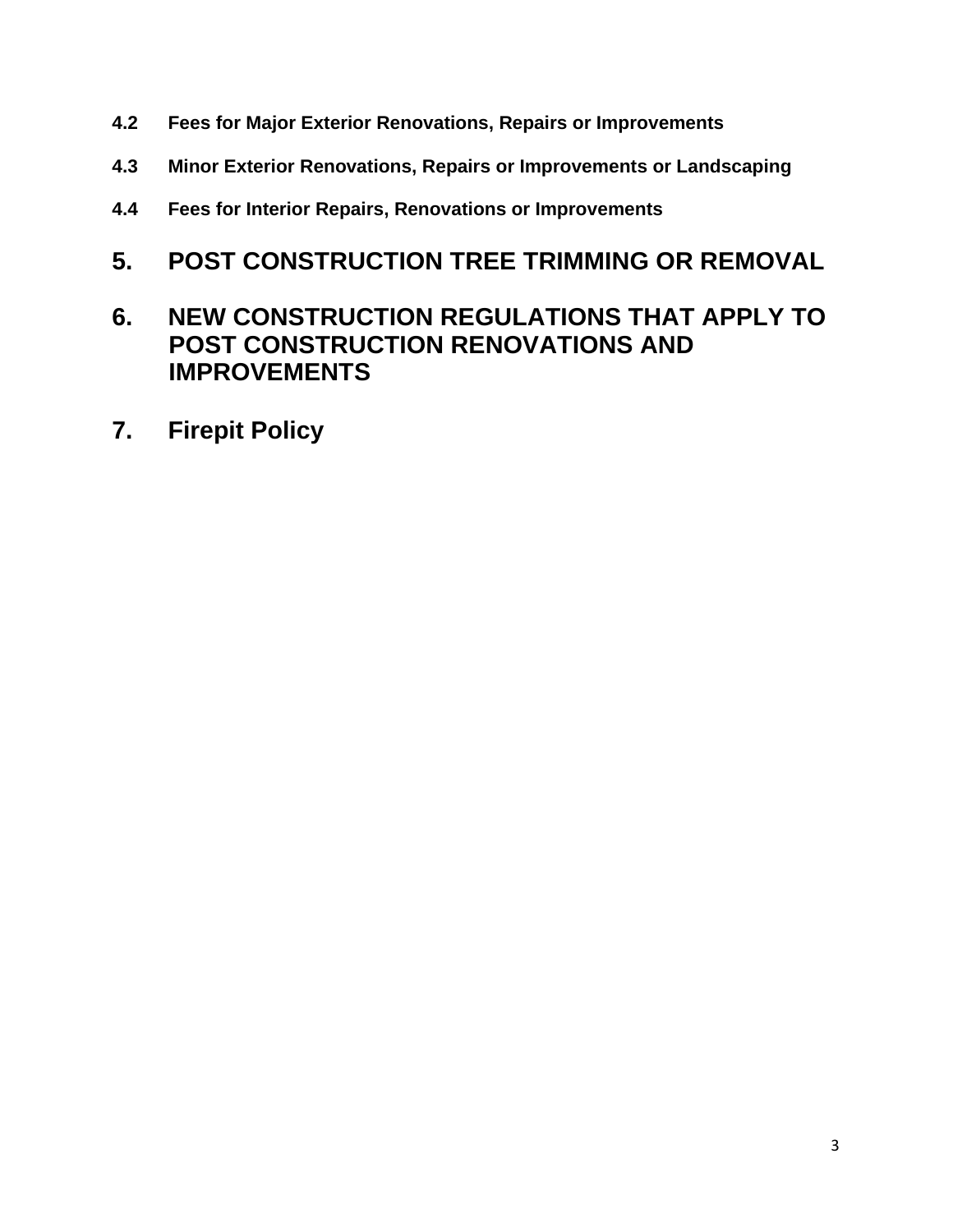#### **1. INTRODUCTION: THE ARCHITECTURAL REVIEW BOARD AND THE ARCHITECTURAL GUIDELINES**

#### **1.1 Purposes and Composition of the Architectural Review Board (ARB)**

The Architectural Review Board (ARB) has been established to provide consistency, compliance and equity in the implementation of policies, plans, and conditions of the Covenants, Restrictions, and Reservations of the Wolf Laurel Road Maintenance and Security Homeowner's Association, Inc. (Association), the Architectural Guidelines, and other documents pertaining to the physical development of Wolf Laurel. Should a homeowner disagree with an ARB decision , they may appeal that decision in writing to the association within 30 days of the delivery of said decision to the homeowners address and or mailbox address currently on record.

The ARB will serve to ensure compliance with protective restrictions and the compatibility of construction, design and maintenance of homes on the mountain.

The ARB consists of no less than five members who are homeowners at Wolf Laurel. Members of the ARB are appointed by the Association or its designees and serve at the will and the pleasure of the Association. Members of the ARB will have an equal vote with the majority constituting a decision.

The ARB is assisted by an **ARB Administrator** with duties to advise owners in the application process and to monitor application compliance during construction. The Administrator has authority to accept or reject an application or to insist on compliance with the Architectural Guidelines and other documents pertaining to the physical development of Wolf Laurel.

Should a property owner disagree with a decision made by the Administrator, the owner may request in writing a review by the ARB. Should the owner disagree with the ARB's denial decision, the owner may submit a written appeal to the Association.

#### 1.2**The Purpose of the Architectural Guidelines**

The purpose of developing a set of Architectural Guidelines is to maintain the architectural character and aesthetics of Wolf Laurel so that structures and materials are compatible with the dwellings and overall architectural style of the Wolf Laurel community. This assures the continuity of character and appearance of our community, and enhances the overall value of every property.

Property owners of Wolf Laurel have agreed, pursuant to the duly recorded Covenants, that the ARB may adopt reasonable architectural standards, rules and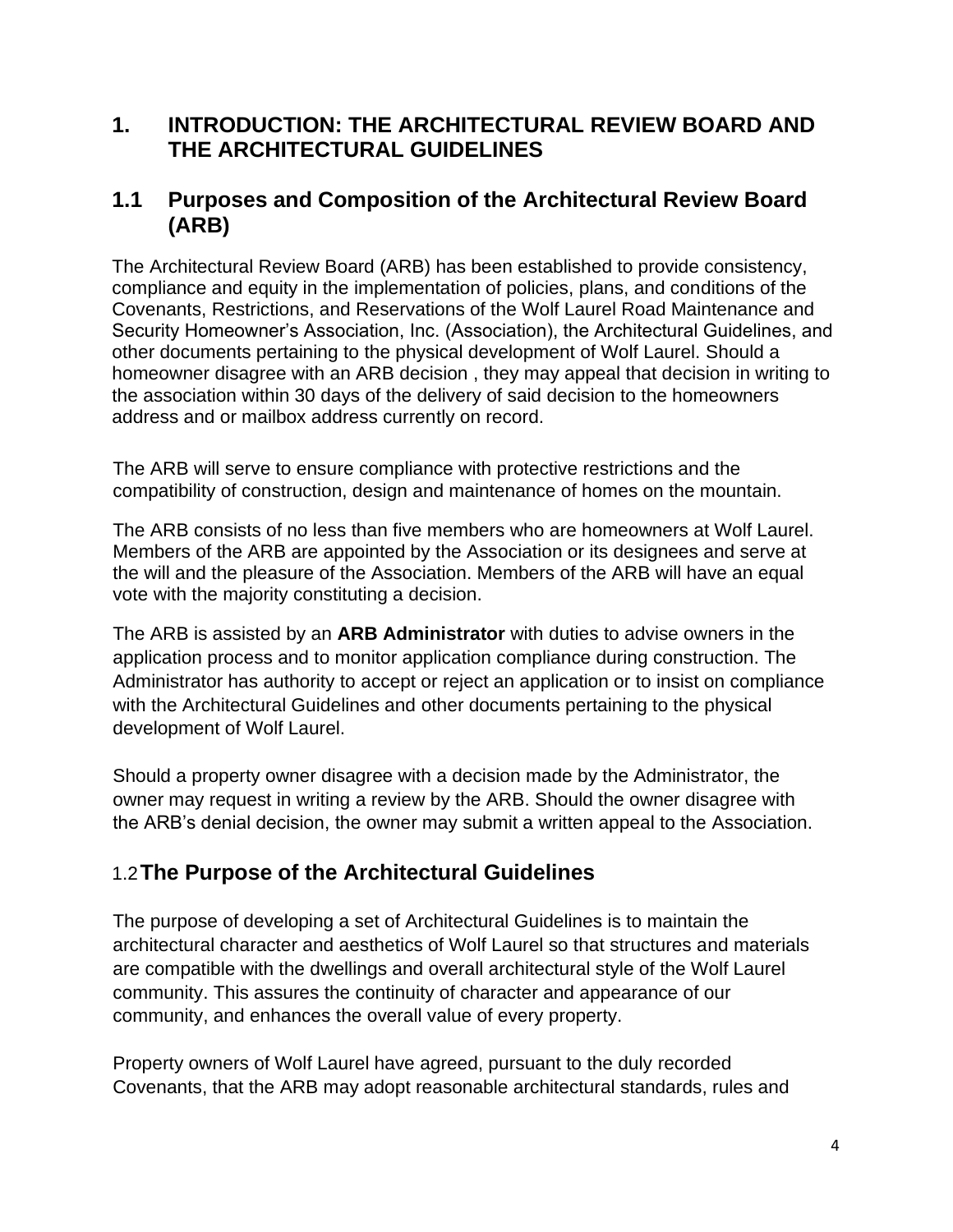regulations. Therefore, all owners shall be bound by the ARB's Architectural Guidelines.

To ensure compliance with the current Architectural Guidelines, owners are advised to contact the ARB Administrator prior to filing an ARB Application. The ARB Administrator will answer any questions concerning the architectural review process and will be the liaison between the homeowner and the ARB.

# **1.3 Types of Construction Requiring ARB Approval**

**New Home:** Construction of every new home requires approval from the ARB before ANY modifications to the property are begun.

**Post Construction of Home:** Repairs, renovations, alterations, improvements or changes to an existing home or grounds that require approval from the ARB before any work begins include:

- Any changes to exterior colors or finishes, exterior lighting, room additions, garages, storage sheds, driveways additions or modifications, retaining walls, fences, landscaping, or hardscaping.
- Any interior alterations requiring large hauling equipment that might damage common roads.
- All tree removal and trimming.

# **1.4 Application Review and Approval**

The ARB Administrator will review an owner's application within 14 days and not more than 30 days from receipt of an acceptable application. Notification and approval of an application by the ARB Administrator shall be dated and in writing. Construction must commence prior to the expiration of 12 months from application's approval. If construction is not commenced within 12 months of approval, a new application and fees are required.

Plans submitted for review, or any portion thereof, may be disapproved upon any grounds, which are deemed by the ARB to be inconsistent with the general covenants and/or design guidelines.

In the event that approval is neither granted nor denied within 60 days following submission to the ARB, the applicant may send a demand for action by certified mail. If the application is neither granted nor denied within 10 days of receipt of such demand, the application shall be deemed approved without further action of the Architectural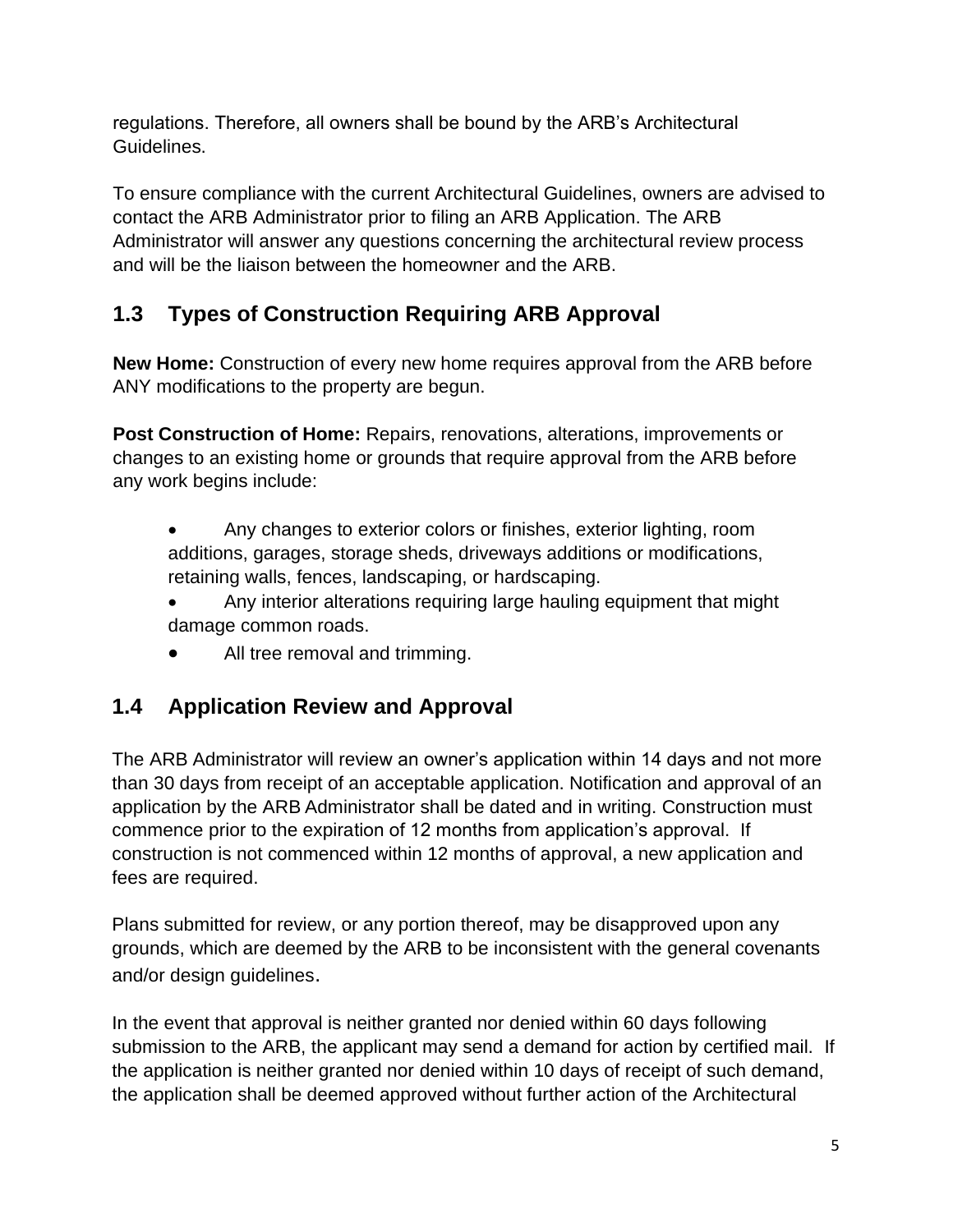Review Board.

## **1.5 Failure to Obtain ARB Approval**

Failure to obtain the necessary approvals prior to new, or changes to existing, construction may:

- Constitute a violation of the Declaration of Protective Covenants, Restrictions and Reservations.
- Result in a fine being levied against the property of up to \$100/day from the beginning of construction until a proper permit is applied for and approved.
- Require modification or removal of unauthorized work at the expense of the homeowner.

**NOTE:** Building Permits issued by the Yancey or Madison County Building Departments or other governmental agencies do NOT assure or replace the approval of the Wolf Laurel ARB.

#### **1.6 Indemnity and Non-Liability**

The Association, the ARB, and any of their employees or consultants are not responsible for any design, engineering or sale-ability of the approved new home or changes to an existing home. Review is for aesthetic and site layout consideration only.

# **1.7 Contractor and Vendor Gate use and entry**

Contractors/Vendors are required upon entry to the community to provide to gate staff their destination and location of where they will be working. Purposely providing false information will result in a fine of \$100.00 per occasion and could result in being banned from work within Wolf Laurel.

# **2 NEW HOME CONSTRUCTION**

#### **2.1 Process Overview for Owner and Contractor**

• Become familiar with the Covenants and Architectural Guidelines of Wolf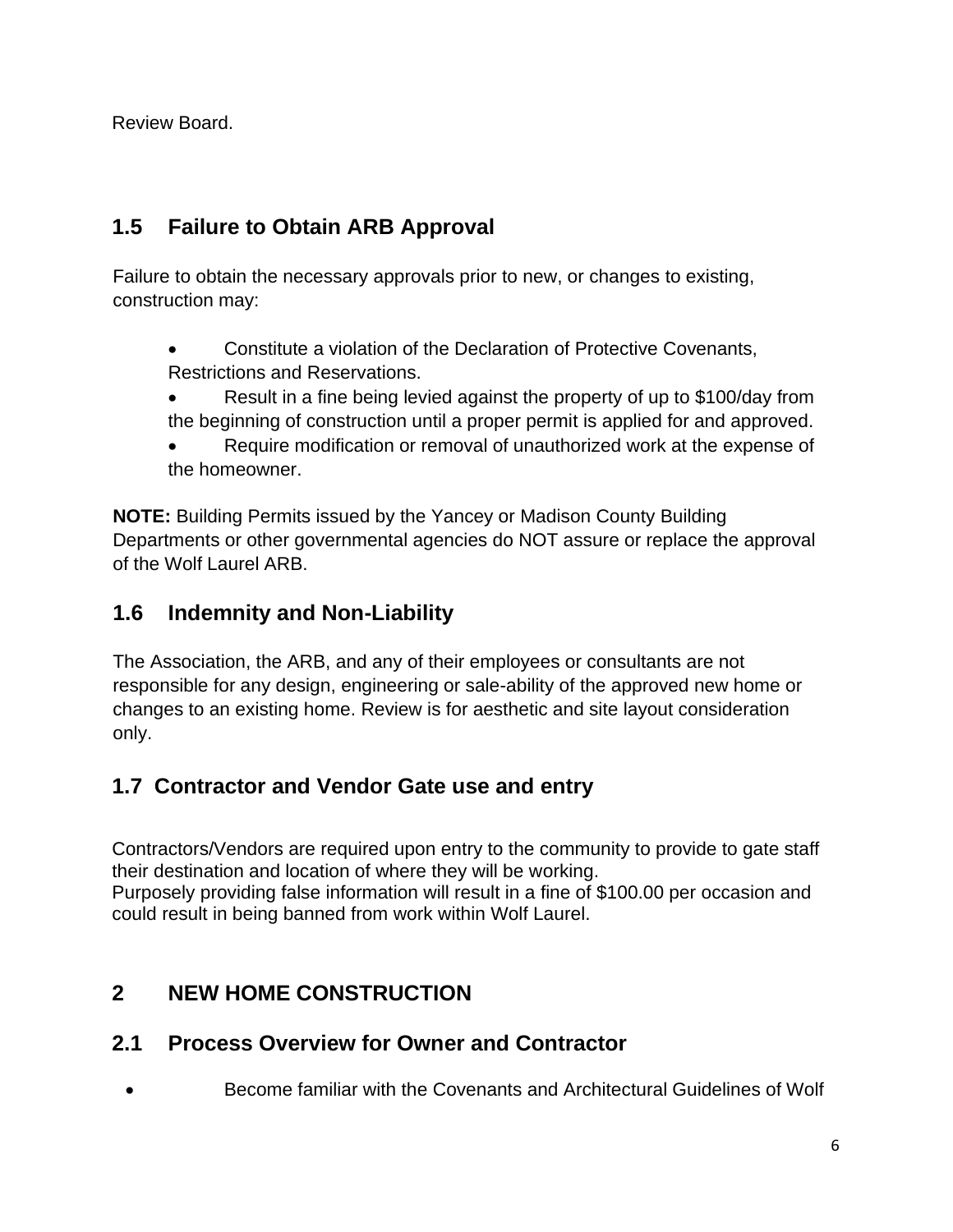Laurel.

- Prepare a Site Survey of the proposed home site. (See Section 2.3.)
- Stake out the home site to match the proposed Site Plan.
- Optional: Make an appointment for a pre-application conceptual consultation and review with the ARB Administrator. If an architect or designer has been selected, he/she may attend as well.
- With an architect or designer, develop a home plan that will meet the requirements of the Architectural Guidelines. Assemble all the information for the Application Submittal.
- The ARB will schedule a Final Plan Review of the application, normally within 2 weeks, but may take up to 30 days after receipt of an acceptable Application. The ARB Administrator will review all material submitted, visit the site to examine the stake out, and either approve the application or recommend needed changes.
- If necessary, modify plans to incorporate any ARB recommendations, and then re-submit them as necessary to obtain final approval to begin construction.
- Obtain a building permit from Yancey or Madison County.
- Ensure that the General Contractor is familiar with the Construction Guidelines in Section 3 of this document and is willing and able to fully comply with them.
- Monitor the actual construction to ensure that it remains compliant with these Guidelines.

# **2.2 Fees and Deposits for New Home Construction**

*1)***Application/Inspection fee** *for property owners paying the current WLRMS yearly fees* **: \$2500-\$4000 due with application (non- refundable)**

*2)Application/Inspection fee for property owners not paying the current WLRMS yearly fees: \$6923.00-\$8823.00 due with application (nonrefundable)*

*Property owners delinquent in their yearly WLRMS fees or not actively paying in a current repayment schedule will not be granted building/ construction permits*

*Property owners not paying the current WLRMS yearly fee but agreeing to pay it prospectively will pay the amount in category 1 listed above. The amount listed in category 2 above will increase if the yearly WLRMS fee increases and by the same percentage.*

The application/inspection fee will be determined based upon the number of staff hours needed to administer the application and make site visits to ensure compliance with the Architectural Guidelines. Factors that affect the fees include the complexity of the application and site plan, the location, square footage and the grade of the site, the type of construction, the number of site visits at each stage of construction, the need to develop an equipment and materials staging plan, and the need to have a traffic management strategy to keep roads and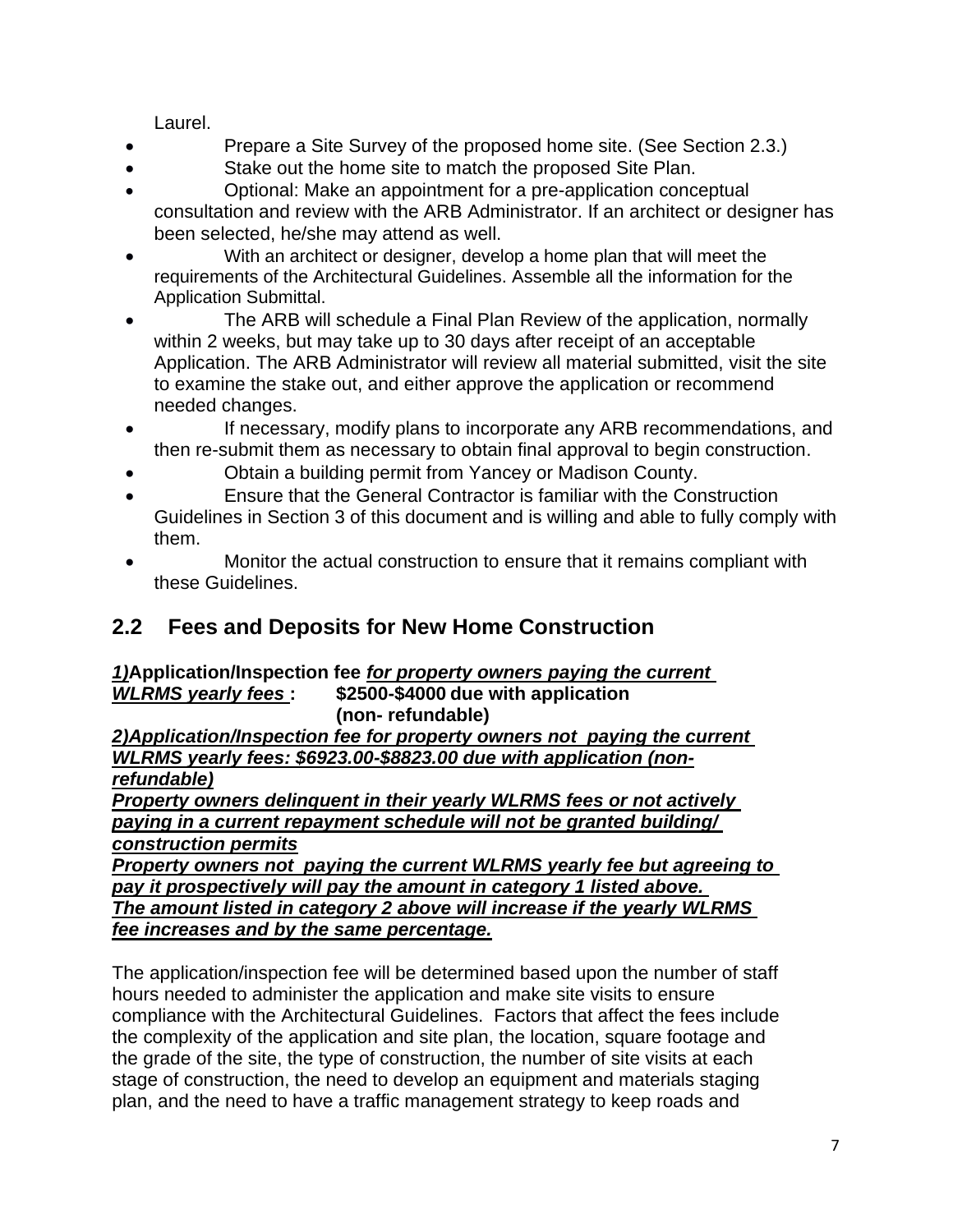rights-of-way clear so that traffic flow is not impeded.

Applications will be reviewed and a decision rendered within 14 to 30 days from the date received in the ARB office. Construction must begin within 12 months after plan approval and completed 24 months after project commencement.

Any change or variation of the project from the original application will require resubmission of an application to reflect the modifications. The new application may require additional fees for review and inspection. Failure to notify the ARB of plan modifications and/or failure to submit new application materials may result in a fine of up to \$100/day until the revised application is submitted and approved.

#### **Tree Cutting deposit \$25- \$1000.00- At discretion of ARB Administrator**

#### **Construction Fees Deposit: \$3500 deposit due with submission of certified site plans**

Fees charged against this deposit are of three kinds.

The first deduction from this deposit will be for the ordinary wear and deterioration caused by heavy equipment and material loads traversing Wolf Laurel roads. The ARB Administrator, in consultation with the owner and the contractor, will calculate the total fee based upon the estimate of the number of heavy equipment vehicles to be used and the amount of materials to be delivered for the project. The ARB Administrator and the Security gate staff will adjust this estimate based upon actual usage as the project proceeds to completion as monitored. *The fee schedule for property owners paying the current WLRMS yearly assessment for* Heavy equipment and materials is as follows: Single rear axle dump truck or delivery truck: \$20 Tandem axle dump truck or delivery truck: \$35 Heavy equipment on truck and trailer: \$45 Crane fee: \$100. Dumpster Fee per dumpster load -\$25.00. *The fee schedule for property owners not paying the current WLRMS yearly assessment for; Heavy equipment and materials is as follows : Single rear axle dump truck or delivery truck : \$56.00 Tandem axle dump truck or delivery truck: \$98.00 Heavy equipment on truck and trailer: \$126.00 Crane fee \$280.00.* 

*Dumpster Fee per dumpster load -\$70.00.*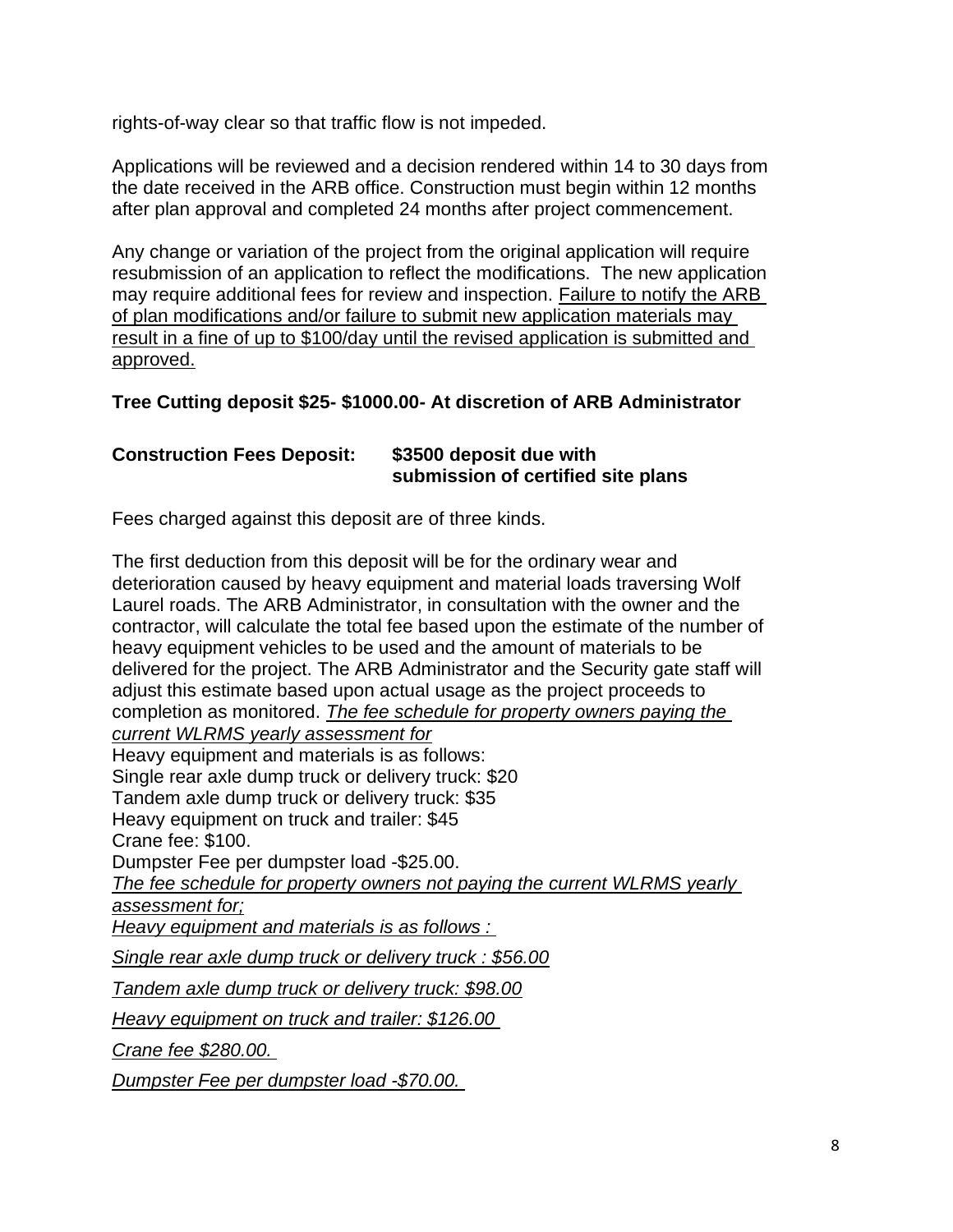#### *These fees for property owners not paying the current WLRMS yearly fee will be increased if the yearly WLRMS fees increase based on the same percentage of the WLRMS increase.*

The second deduction from this deposit will be for any excessive damage to Wolf Laurel roads determined to be directly attributable to the construction project and that has not been repaired to the satisfaction of the ARB by the owner or the owner's contractor or workers. In some instances, the success of needed repairs cannot be immediately determined as the affected section of the road(s) must be subjected to extended traffic and weather conditions in order to determine the effectiveness of the repair. In these instances, a portion of the deposit will be kept in escrow for up to six months after the initial repair has been attempted in order to ascertain its adequacy and durability.

The third fee that may be deducted from this deposit is for failure to comply with the construction rules and regulations set forth in the Architectural Guidelines. Fees may be assessed at up to \$100 per incident and doubled or trebled for repeated non-compliance.

The deposit must be replenished as necessary in order to maintain a minimum reserve of two-thirds of the original deposit until the ARB has completed its final project review and approval.

If no excessive road damage occurs, the deposit will be returned less the fees deducted for ordinary wear and deterioration and/or non-compliance as explained herein.

# **2.3 Key Application Requirements and Regulations**

#### **Site Plan**

A Site Plan should be prepared which includes at a minimum all of the following information: a drawing showing the dwelling and any separate structures and showing at a minimum the perimeter of the Construction Footprint and its location with respect to the Boundary Survey as well as the following:

- North Arrow
- Streets and right of way
- Utilities and easements
- Setbacks

The Site Plan may incorporate a Boundary Survey, or may reference it separately, provided the location of all Site Plan information with respect to the Boundary Survey can be readily determined by the ARB.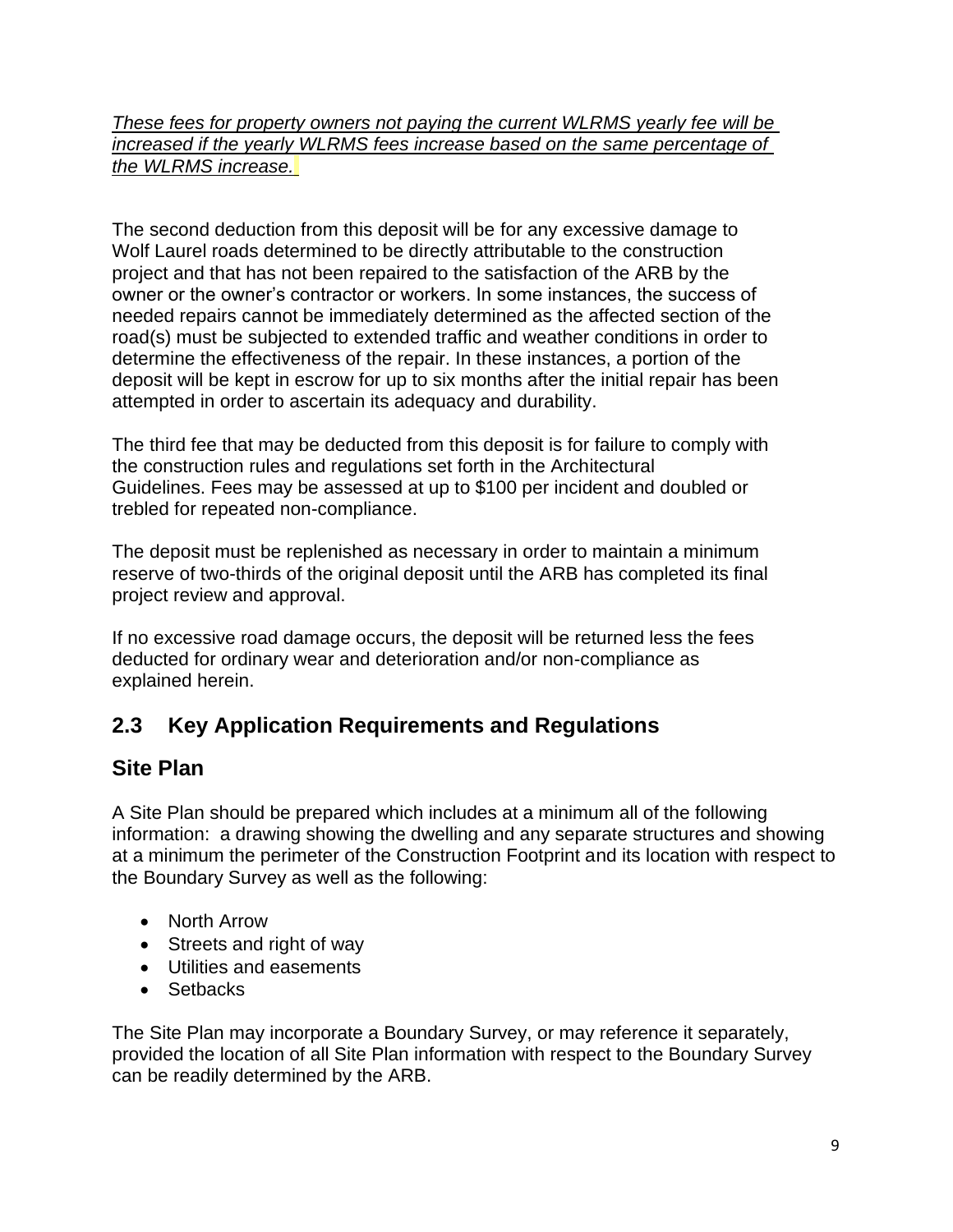#### **Site Clearing**

After the location of the home on the lot has been approved by the ARB, limits of construction should be determined and marked not to exceed the Construction Footprint. The Construction Footprint includes: (1) the land area actually occupied by any approved building(s) plus 30 feet in all directions from the building perimeter, (2) an approved driveway plus 10 feet in all directions from the driveway centerline and (3) an approved Septic Tank, lines & drain field plus 10 feet in all directions from the centerline.

Total alterations of existing vegetation for building and site improvements are not to exceed 59% of the lot acreage. This includes any decks, patios, landscaped lawns, new plantings, driveways, and the house. Mitigation areas in excess of 50% are to be stabilized and replanted with native plant species. Tree removal is strictly regulated.

# **Staging Plan**

All construction, material storage, equipment storage, and vehicle parking must be kept on the permitted lot and outside of the road and/or road right-of-way. A staging plan must clearly identify the site to be used. The ARB will only allow use of the road and/or the road right-of-way if an application is made in advance, which specifies the time and day an exception is needed. The application must also demonstrate that proper traffic control and signage will be provided.

#### **Stake Out**

The location of the house must be clearly staked on the lot. This is a rough stake out to show the ARB the basic location of the main foundation corners. The centerline of the driveway and location of any parking turnarounds or courts should also be clearly staked. Stakes must be 2' to 4' high and 2 inches wide (nominal) across their widest dimension.

All stakes should be clearly visible from the road or a readily accessible vantage point. It is not necessary for these stakes to be set by a Licensed NC Land Surveyor however; some will do so at no extra charge if they are selected to prepare the Boundary Survey and/or Site Plan.

#### **Style of Home**

The standards and guidelines discussed here are heavily influenced by the intent of the ARB to maintain and preserve the natural character of the mountains. It is also the desire of the ARB to see that those building forms become part of the landscape. Therefore, native materials, colors and forms are appropriate. Stone, heavy timbers, textured shingles, insulated glass for viewing, wooden decks and muted earth tone colors help to achieve these objectives.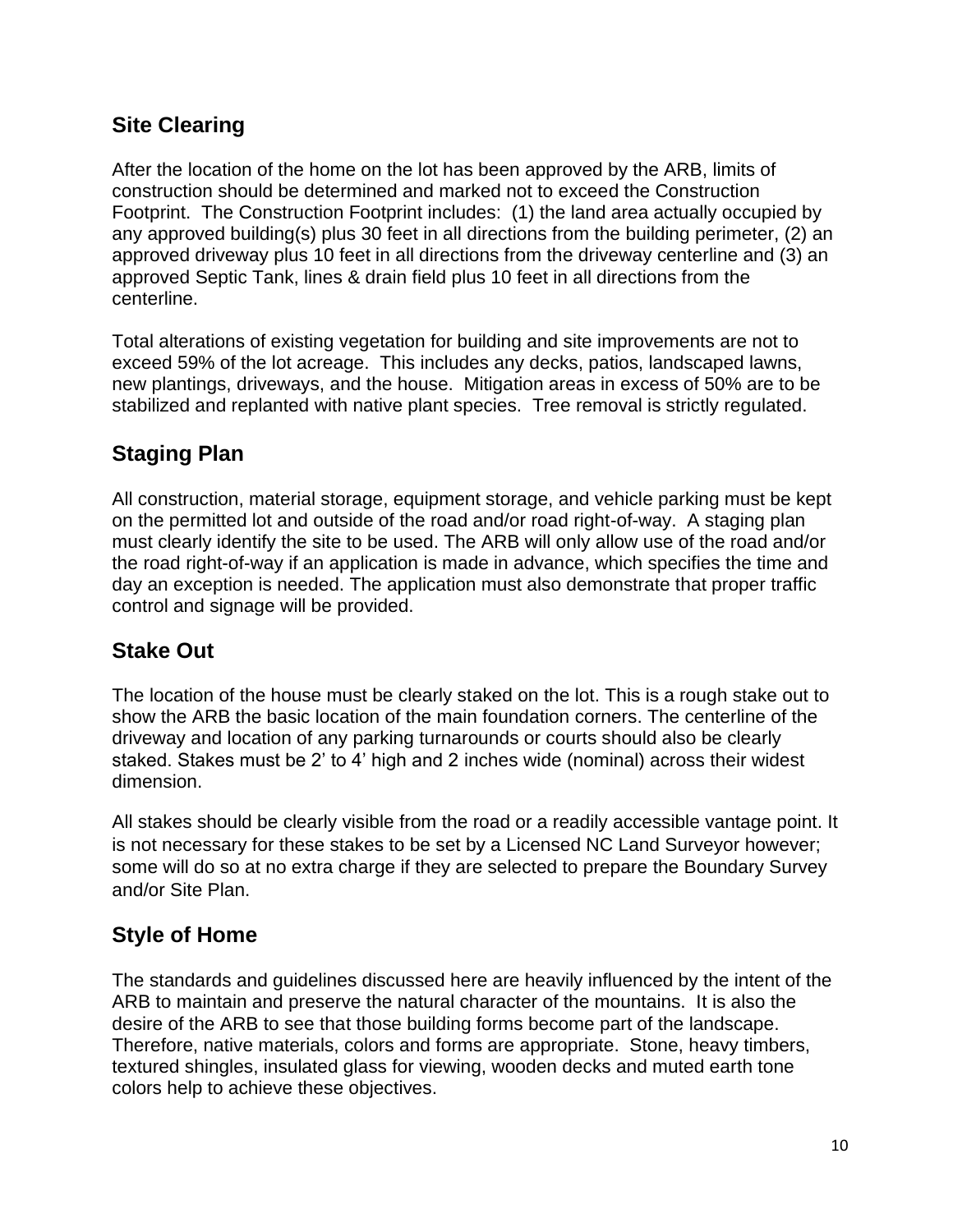Some structures and materials are difficult to assimilate into the mountain setting or may have a perceived negative impact upon surrounding homes. Owners and their architects are encouraged to develop plans which help to integrate the home with the site in a traditional blending of man-made and natural materials.

The Covenants, Article IV, 4.4 allow prefabricated, component type or partially constructed homes such as log homes, if approved by ARB and meet the local and Southern Building Code.

#### **Building Size**

Each one-story dwelling unit must exceed 1,200 square feet of heated living area. Each multi-story dwelling unit must have a minimum of 1,000 square feet of heated living area on the first floor.

| • Single-Story - Minimum TOTAL Living Area      | 1,200 SF |
|-------------------------------------------------|----------|
| . Multi-Story - Minimum FIRST FLOOR Living Area | 1,000 SF |

Garages must fit the style of the residence. Garage doors should add character to the aesthetics of the residence. Accessory buildings such as tool sheds are discouraged. If approved, they must blend unobtrusively with their surroundings.

#### **Building Height**

Each building submitted for review will be analyzed according to site topography and views from adjacent roads and structures. Structure height shall be no more than 2.5 stories in height and a maximum of 35' from the finished floor elevation of the lower level or crawl space to the peak of the roof. Variances for excessively steep slopes may be considered.

#### **House Orientation**

Wolf Laurel has a variety of views and climatic exposure. The buildable area varies on each lot, which we hope will help to avoid regimentation.

When positioning the home on the lot, one should consider the following:

- Preservation of major tree and rock outcroppings
- Natural drainage features
- Prevailing winds

#### **Setbacks**

The following are typical setback standards that govern both horizontal and vertical construction elements, with the exception of driveways and walkways. Building setbacks are measured horizontally from property lines: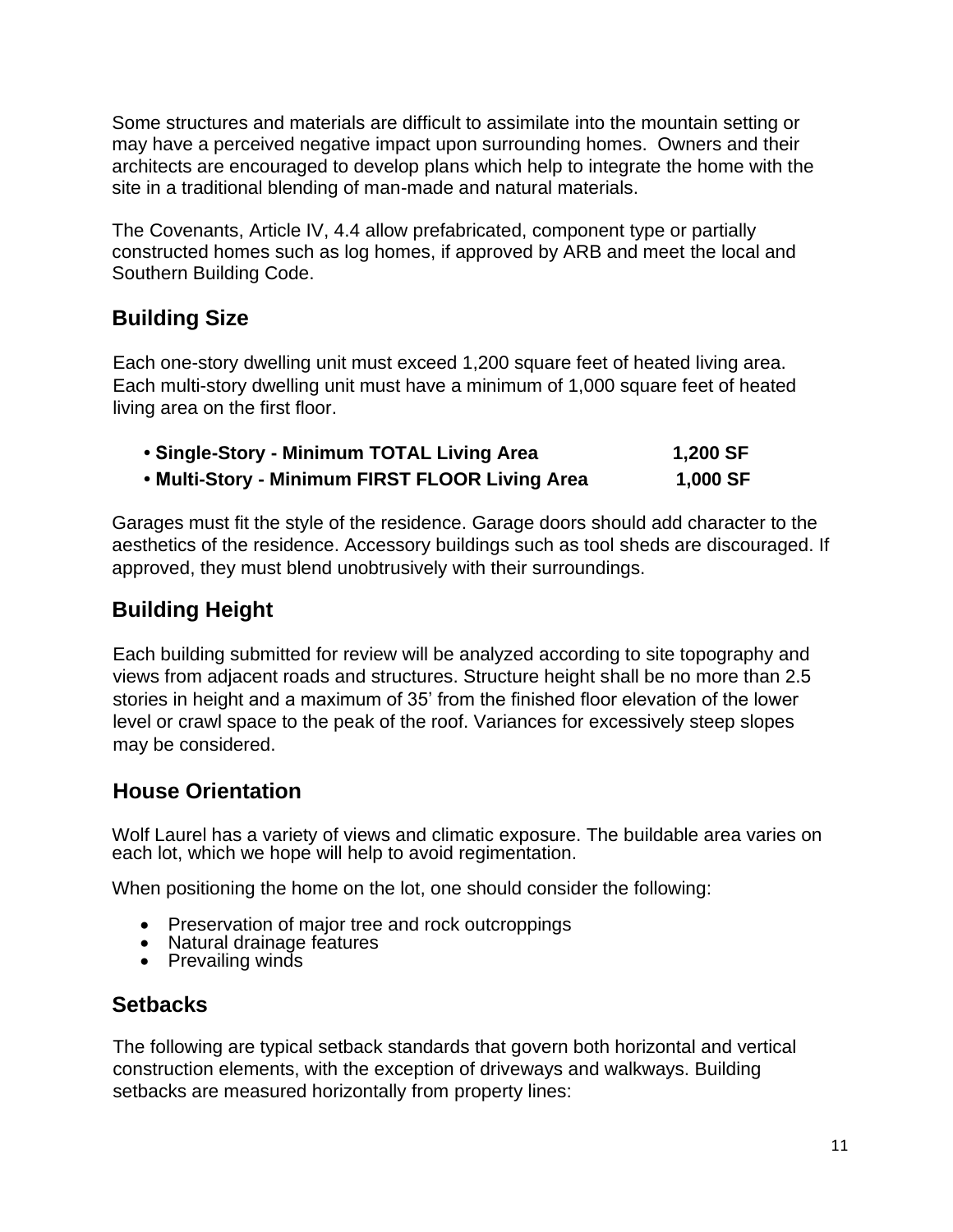| Setbacks:                             |         |
|---------------------------------------|---------|
| <b>Front Yard (and any Road Side)</b> | 20 feet |
| <b>Side Yard</b>                      | 25 feet |
| <b>Rear Yard</b>                      | 25 feet |

No land disturbance or tree cutting is permitted within the setback areas.

Setbacks may be modified to respond to unusual and actual site conditions (steep slopes, rock outcroppings, monumental trees, etc.) but this requires a formal Variance with specific approval by the ARB. If a Variance is requested, the applicant must submit evidence of a hardship and a legal description of the proposed variance. The Applicant must obtain and submit approval of any adjacent lot owners in writing. The ARB will then approve or deny the Variance request based on the facts of the hardship presented and approval of adjacent lot owners. The applicant must then record/file the changes with the applicable County.

#### **Utility Easements**

All lots have ten (10) foot easements along lot lines for utility and drainage purposes. Within such ten (10) foot strips of land, the Association and its successors and assigns shall have an easement for the purpose of installing, maintaining, and repairing utility lines, facilities, and services; which may include but are not limited to those necessary for water, sewer, electricity, gas, and telephone, cable TV, internet/broadband providers and satellite services.

#### **Driveways**

It is the goal of Wolf Laurel to limit the impervious cover of the ground to the minimum needed, especially around existing trees. Accordingly, excessive areas for driveways will be discouraged.

Efforts should be made to minimize disturbance. Meandering the drive to lessen the slope and to avoid cutting trees is recommended. Where practical and not prohibited, driveways should enter the property from the uphill side of the building.

All driveways and parking areas must be surfaced. Surfaces such as asphalt, gravel and concrete are recommended.

Driveways must be located and designed to minimize the effects of adjacent property.

Driveways will not be allowed to exit onto major roads such as Buckeye, Big Bald Road, Buck House or Wolf Laurel Road where any other road provides access to the property.

Wherever possible, driveways should provide turn-a-rounds so that access and egress to and from a home is by forward motion of the vehicle.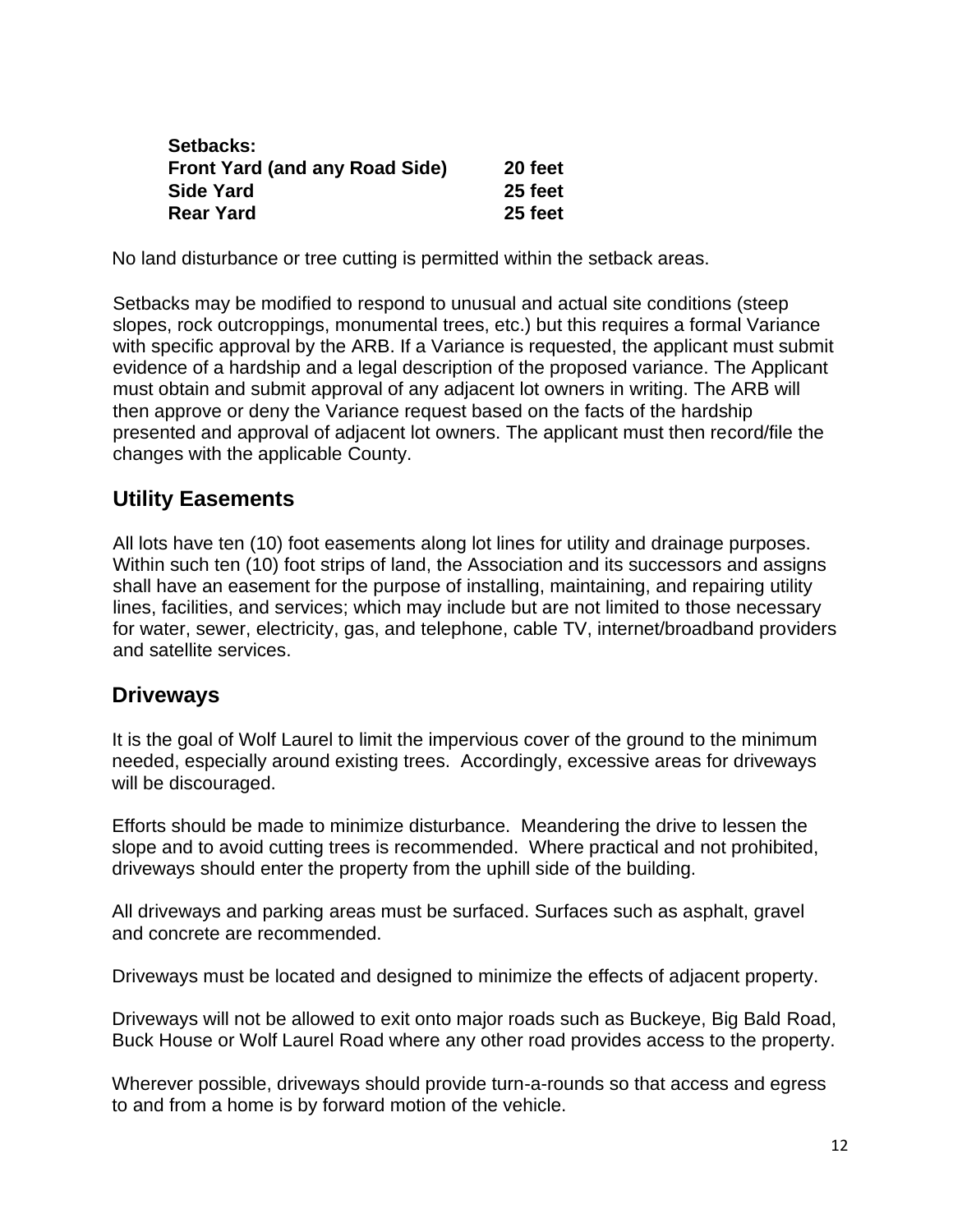Driveway connections must not block or divert roadside drainage. Damage caused by improperly installed driveway connections is the responsibility of the Homeowner.

Driveways must not encroach on the driving surface of the road.

Driveways must include a culvert (18 inches minimum) if it crosses the road drainage system.

Driveways must effectively divert all runoff from the property into road drainage system.

Must not create problems of any kind for Wolf Laurel roads or neighbors.

#### **Grading, Drainage and Erosion Control**

To preserve the development goals of Wolf Laurel, site grading and alteration of existing drainage shall be kept to a minimum. Any necessary grading shall maintain a natural appearance.

Grading shall not encroach upon the drip lines of trees to be preserved unless tree preservation techniques such as tree wells are utilized. Heavy equipment or topsoil storage is not permitted within the drip line zones. Contractors shall only clear area to create a building pad. Homes shall be designed to work with existing grade. Retaining walls may be used to reduce areas that need grading or to preserve vegetation; however, they must reflect the architecture/materials of the house and be well integrated into the site. Walls of stone or filled with native stone or well-kept heavy timber are acceptable. Concrete block or poured concrete walls are unacceptable unless finished in a manner satisfactory to the ARB.

Site work construction should follow acceptable practices as a method of controlling runoff and erosion. Runoff during construction must not cause damage to adjacent properties. Erosion control devices such as temporary silt fences will be required throughout the construction process and must be maintained in workable condition.

In addition, there shall be no direct channeling of runoff into adjacent lots from home rooftops or other impervious surfaces. Diversion of runoff into existing natural swales and along property lines is encouraged.

All soil areas that are disturbed during site work construction must be stabilized within 30 days of disturbance, then mulched and planted with indigenous species to return the site to its original condition to the extent possible. All driveway slopes and building pad slopes shall be hydro seeded if severe or manually seeded if not severe within five days of disturbance.

# **Exposed Foundation Finish**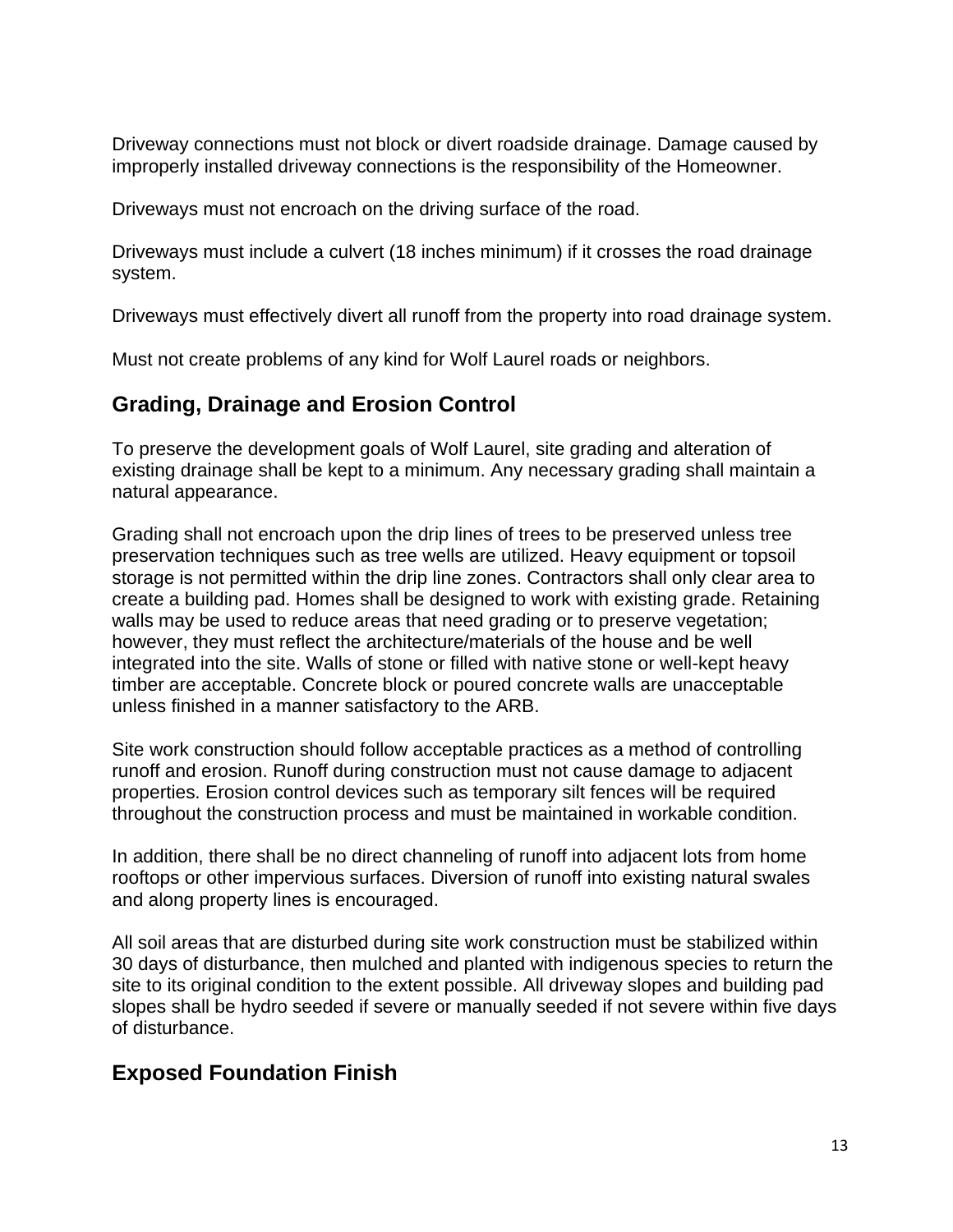All houses must have native stone, earth tone brick or stucco foundations. Exposed concrete block will not be allowed. Stone shall be native stacked stone or native stone veneer.

In some cases, stucco may be required to be painted to blend with the final siding material color. Additionally, on extremely high foundation walls, a special design may be required to cover a significant portion of the foundation materials in order to create visual breaks and minimize the appearance of excessive foundation.

#### **Exterior Wall Material**

Generally, the fewer materials and colors utilized on the exterior of a house, the more cohesive the structure becomes, contributing to the objective of fitting a house into its natural surroundings. To the extent possible, stone native to the area and in tones of earth colors should be utilized. The use of more than one type of exposed masonry material can be used if tastefully and proportionately used**.**

Because of their softer appearance and capacity to blend into the site, cedar, pine, cypress or redwood siding in a variety of configurations are recommended as exterior finishes. Wood shingles and solid logs are also allowed as an exterior wall finish, and various other materials, such as Hardiplank, may be used, providing that they satisfy the exterior color requirements and do not have a reflective finish. No reflective finishes should be used on exterior surfaces with the exception of hardware items.

#### **Windows and Doors**

Windows shall be of sizes, types, materials and designs appropriate for the architectural style of the home. While insulated glass is recommended in all windows and doors, no mirrored film or unusual tinting will be approved.

#### **Roofs**

Because of the mountainous terrain, roofs will be considered one of the most important visual elements by the Architectural Review Board. Roofs should be designed to reflect the character of the slope of the land and be adequately pitched for shedding water, snow and leaves. Steeper pitches (7 in 12 and above) are required in order to visually settle the house into the site. Overhangs should be considered for protection from sun and rain. High winds in certain locations should be kept in mind.

Wood shingles or shakes, composite shingles and sheet metal roofs are permitted. Metal roofs are subject to specific site, material and color approval. No bright colors will be allowed.

#### **Chimneys**

All chimneys are recommended to have native stone, cultured stone, or stucco veneers.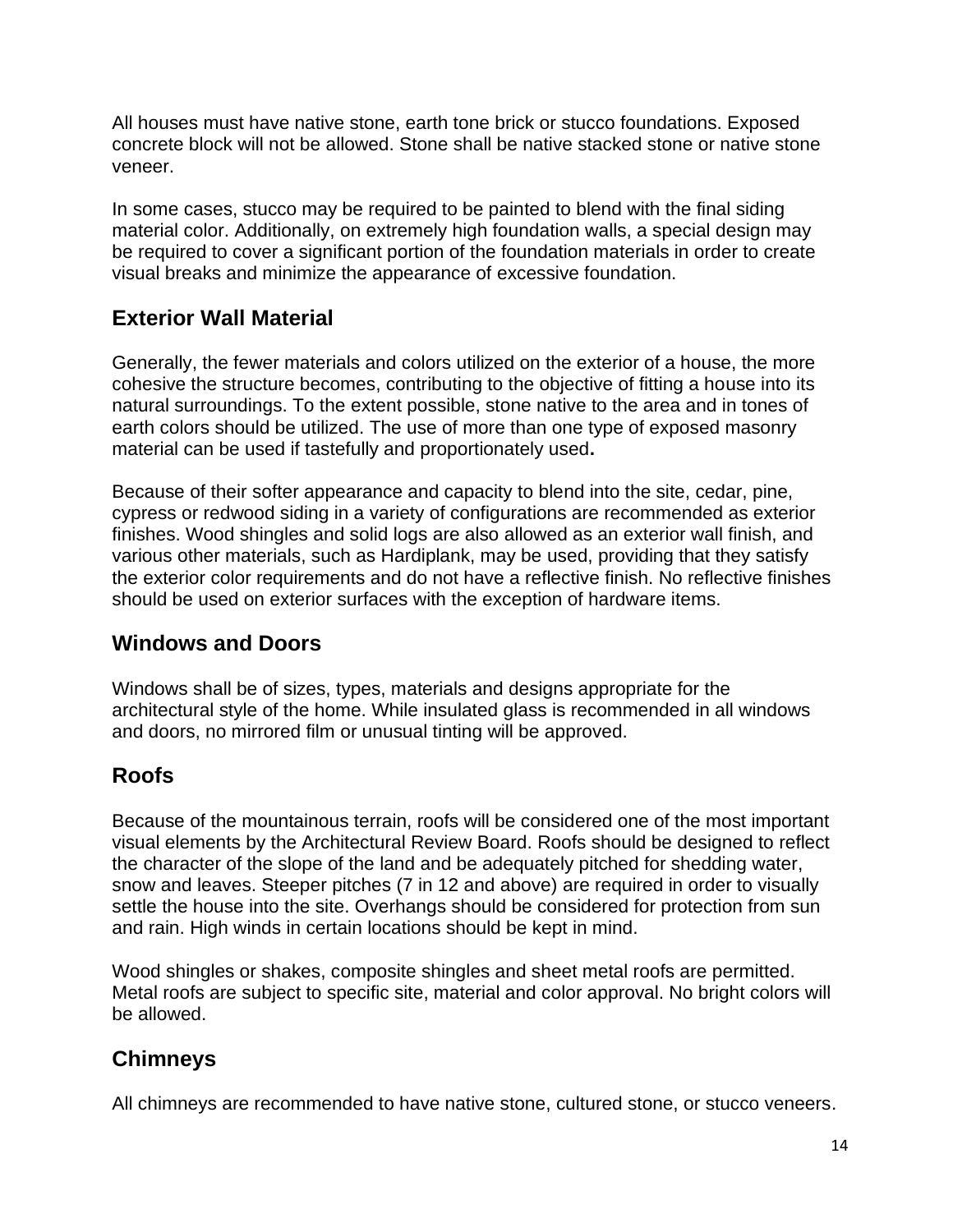Exposed prefabricated chimney caps are subject to individual review. All other materials are to match and enhance the style of house.

## **Skylights**

Skylights will be considered for approval based upon their proposed location and number. They must be designed to be an integral part of the home.

#### **Exterior Colors and Materials**

Exterior colors and materials will be carefully controlled. Actual samples of the colors and materials desired must be submitted to the ARB for preliminary approval before any of the materials are installed. In general, white or very light colors, including exposed natural aluminum finishes, will not be permitted. Anodized and other corrosionresistant finishes within a range of earth tones are recommended. After preliminary approval of color sample, an on-site color sample may be required.

#### **House Number and Signs**

No signs of any kind shall be displayed to the public view by any property owner. One sign of not more than two (2) square feet showing the E911 dwelling number, the name of Owner or Owners, and the name of the premises shall be permitted upon any lot.

#### **Lighting**

Outdoor lighting will be carefully reviewed to assure that neighboring properties are protected from the view of bright light sources. Illumination necessary for evening activities must be directed downward and be only bright enough to provide for the safe traverse of steps and paths.

Whenever possible, functionally required lighting should be integrated into such features as steps, handrails, posts and curbs.

Pleasant accent effects can also be achieved through the use of landscape lighting. Accent spotlight fixtures directed up or down through tree foliage can provide low intensity but offer dramatic illumination of nearby pedestrian areas.

Landscape up lights should be unobtrusive in appearance or hidden from view. Lighting along driveways and paths should avoid the runway effect and have a mounting height no taller than three feet and use no more than 40-watt incandescent lamps. Exterior light fixtures on homes must be of a baffled design.

Exterior light fixtures, such as decorative wall mounted fixtures, Malibu lights, up lights, and light posts must be compatible with the design of the home and must comply with the following: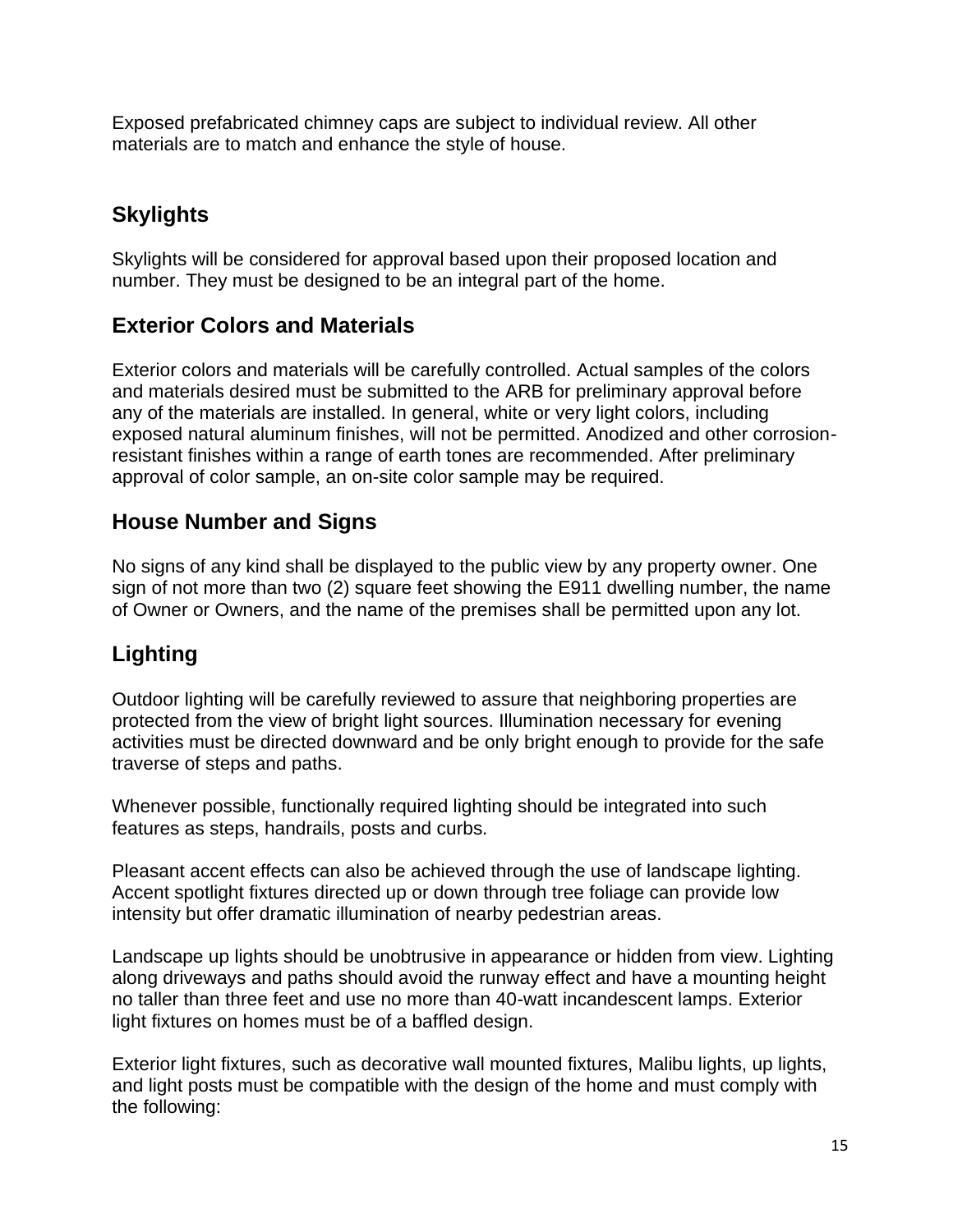Overly ornate light fixtures or commercial light fixtures that establish an independent theme conflicting with the overall street scene are not permitted. All flood lights and other fixtures with exposed light bulbs must be screened from view of the street and adjacent homes. All security light fixtures must be installed under the house eaves or otherwise screened from view, and the security light housing and conduit must be painted to match/blend with the adjacent surface color. In addition, security light fixtures must be oriented in such a way as to only illuminate the property of the homeowner installing the fixture.

All outdoor lights other than porch lights or motion sensitive security lights shall be turned off no later than 11 PM. Property owners are responsible for ensuring that ; renters, family, guests, and their invitees are aware and comply with the lighting curfew.

No new outdoor lights other than porch lights and motion sensitive lights shall be installed without approval of the Architectural Review Board.

#### **Utilities**

Connections to the central water lines at the property line are the responsibility of the owner. Application for permission to connect should be made to Carolina Water Company.

The homeowner is responsible for any other materials, ditching/trenching, fill material, and labor to connect their residence to the tapping connections provided to the main line. Gas storage tanks must be buried or screened in an appropriate manner.

#### **Landscape Planting and Natural Vegetation**

It is recommended that the existing terrain be left undisturbed to the greatest extent possible to preserve natural vegetation. While no tree over 8 inches in diameter three feet above the ground may be removed without permission of the ARB, particular care should also be taken to preserve the natural underbrush and ground cover so that the likelihood of soil erosion is minimized. General clearing of the site is not permitted. In all cases, the use of naturalized or indigenous plant materials and informal site plans are encouraged. All disturbed areas should be restored with grass, mulch or plantings.

#### **Fencing**

In keeping with the concept of maintaining a natural environment throughout Wolf Laurel, border fencing is generally discouraged but not prohibited.

No fencing is permitted along shared property lines without ARB approval. Fencing along property frontage is to be of natural material and color, i.e. split rail, rock or live trees.

All chain-link fencing must not be visible from off-site of the locations.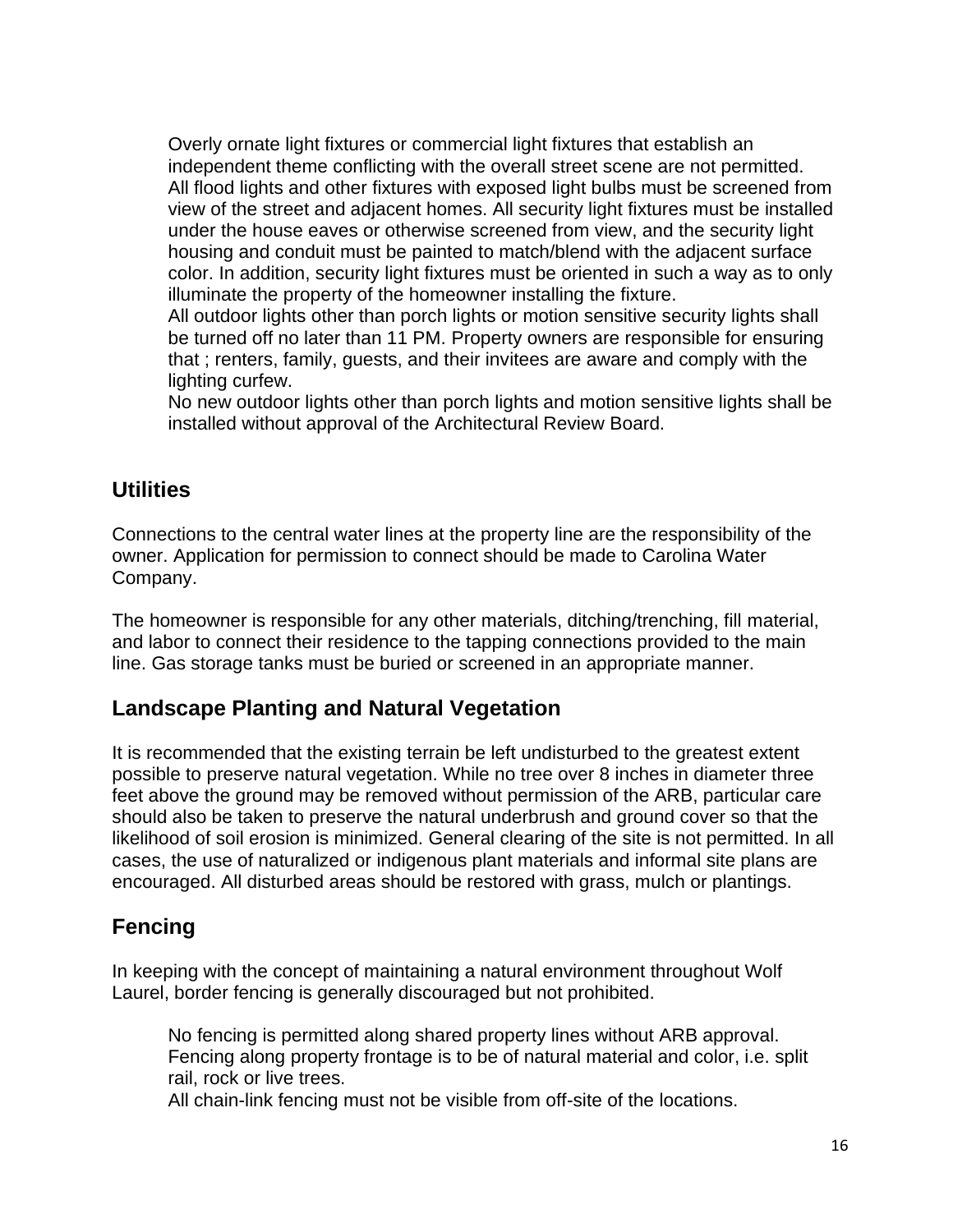Sight blockage on non-living fencing shall not exceed 30% of total area and fencing height shall not exceed 42". All fencing must be kept in a state of good repair. Stockade type or view obstructing fencing is not permitted. No electric fencing is permitted except for invisible electric fencing for pet control. A permit and approval by the ARB is required for the construction of all outdoor pet containment structures.

Animal deterrent wire to separate specific areas of the property is allowed. Where visible from off-site, it should be unobtrusive.

#### **Landscaping and Tree Preservation**

The following landscape and site work should be avoided:

Unwarranted removal of specimen trees Property lines defined by clipped hedges or "in-line" planting Intensive use of plants with forms or colors not native to the area. Earth removal or stockpiling that threatens existing trees.

#### **Tree Removal Plan Requirements**

.

The ARB will consider the proposed Site Plan in light of the trees it would destroy. The conservation of as many existing trees as possible is desired. If a tree is to survive, its roots, bark and leaves must be largely undamaged. Grading occurring within the drip lines of trees should be minimized. When it is necessary to lower the grade adjacent to a tree or group of trees, the cut should occur outside the drip line. In order to save as many trees as possible in disturbed areas of the site, the following is encouraged.

Barricade around those trees to be saved at least 6 feet away from the trunk. Fertilize roots with slow release fertilizer, which is high in phosphorous and potassium. Use a 4-inch depth of hardwood mulch around drip line.

Once the ARB approves the application, authorization to remove any and all of the trees within the Construction Footprint is granted.

A Tree Removal Plan must be submitted to gain approval to remove trees which are outside of the Construction Footprint, and which are 8 inches in diameter or greater at 3 feet above ground level. A Tree Removal Plan may be incorporated in, or otherwise related to, the Site Plan. It must indicate definitively by marker, paint or otherwise, the location and diameter of every tree to be removed whic**h** is 8 inches in diameter or greater at 3 feet above ground level.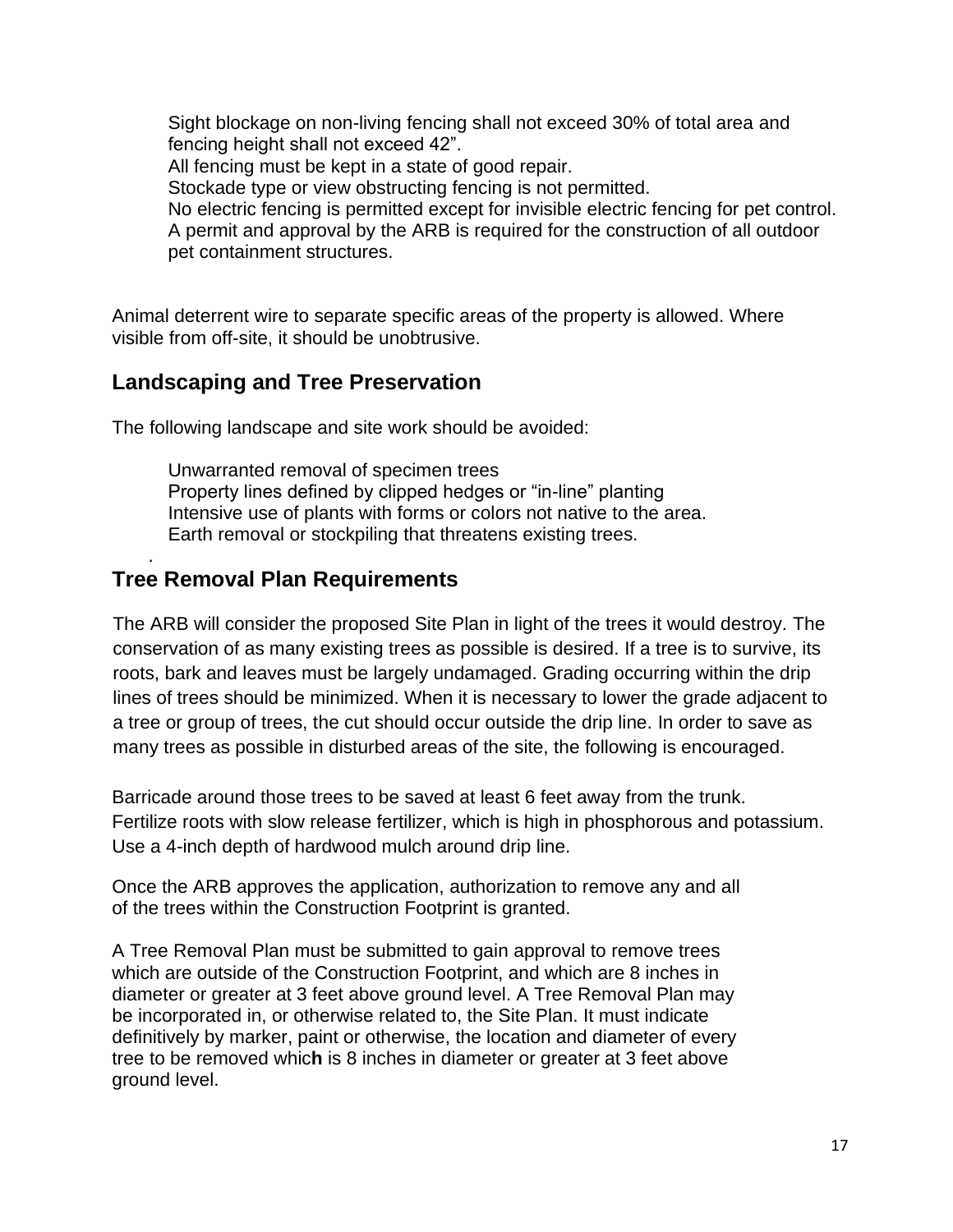The Driveway should be shown on Tree Removal Plan.

Tree cutting debris, including all logs, must be consumed or managed on owner's property or removed from Wolf Laurel. NO DUMPING OF LOGS OR DEBRIS ON VACANT LOTS OR IN THE ROADWAYS OR DITCHES IS PERMITTED. Such dumping may subject the lot owner to a \$100 fine per occurrence per day and costs of cleanup**.**

Any healthy trees outside the Construction Footprint, which are cleared without permission, may result in fines or other additional remediation, including reforestation. Reforestation is defined as replacement of a like species, 4 inch caliper/diameter at 3 feet above ground and verified to be a living tree one year from date of planting.

Any single tree violation may subject the lot owner and contractor up to a \$100 fine per day until reforestation has been completed and approved by the ARB. Any mass cutting, to be defined as the cutting of more than six trees in violation of these regulations, will be considered clear cutting and the lot owner may be fined \$100 per day until reforestation has been completed and approved by the ARB. Contractors who violate this policy may be barred from doing business within Wolf Laurel. In either instance, mandatory reforestation of similar trees of a future height equivalent will be required at the lot owner's expense. If any said fines are not paid, or reforestation is not in place, a lien may be placed against the said property.

The removal of trees within the Construction Footprint, removal of trees with prior approval of the ARB or any construction activities that cause damage to another tree not approved to be removed to the degree they are not totally viable will be considered the same as trees removed without permission. Homeowners or Contractors who cause or permit such tree(s) to be removed without prior ARB approval may be assessed a fine of up to \$100 per tree per day until reforestation has been completed and approved by the ARB.

Disapproval of the Tree Removal Plan does not necessarily mean disapproval of the entire application. The Wolf Laurel ARB often disapproves extensive Tree Removal Plans while approving the associated construction project.

#### **Stump and Brush Removal**

All excavated stumps and brush must be removed from the site. Burning of stumps, brush or other construction debris is not allowed. Violations are subject to \$100 fine per incident.

# **3. GENERAL CONSTRUCTION GUIDELINES**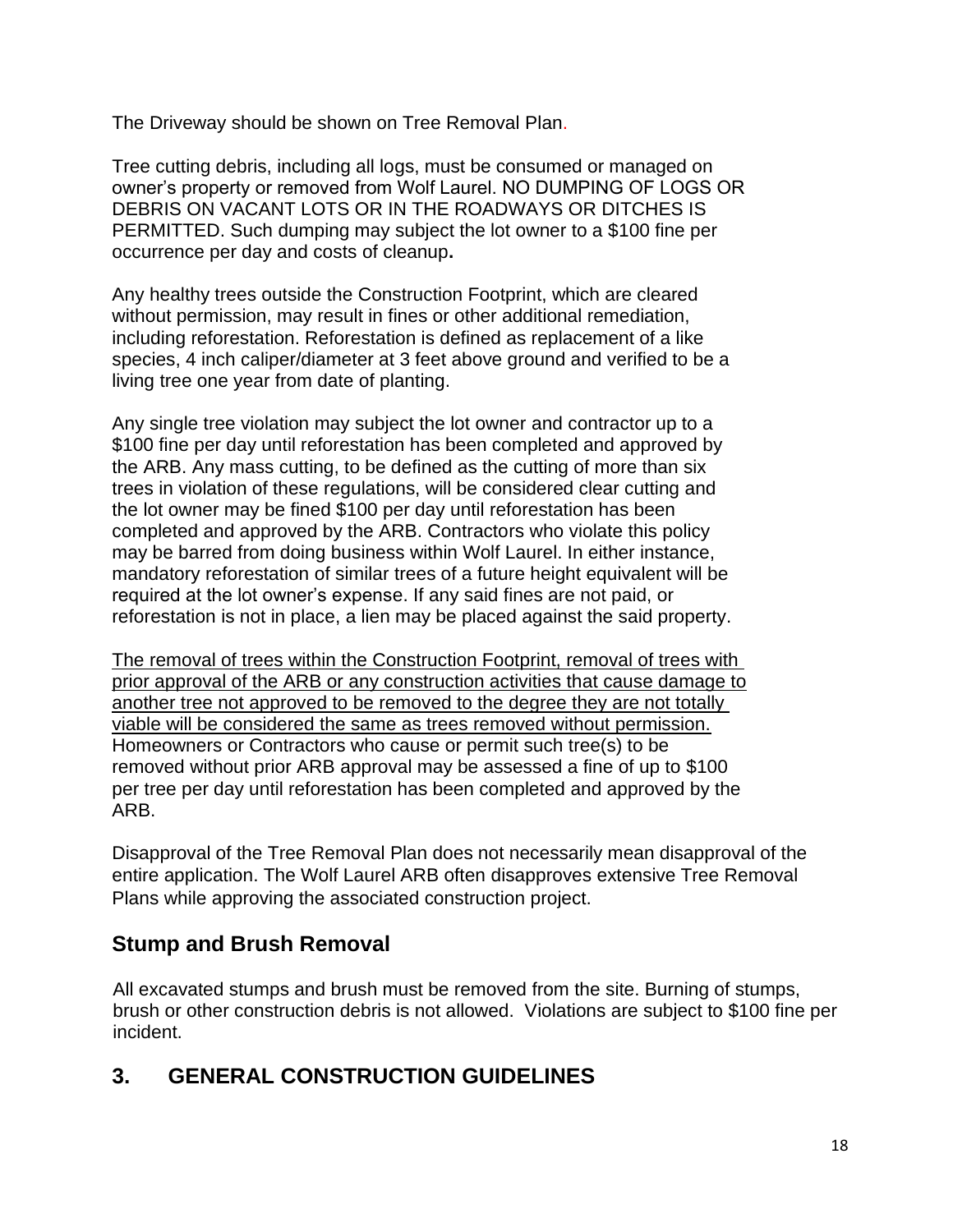In the interest of maintaining safety, as well as an appealing property image for residents and visitors, the construction process must be regulated. Contact the ARB Administrator for authorization prior to commencing work and to coordinate any services, which may be required. Equipment fees listed in the ARB Guidelines are applicable regardless of the purpose or use of the equipment. These fees in part help recoup the cost associated with this equipment traversing Wolf Laurel Property including our roads. This does not grant to any contractor, vendor, or equipment operator(s) the use of Wolf Roads as a shortcut through the Community but use of roads is granted solely for approved and or permitted work performed within the Community.

#### **3.1 Construction Start and Completion Deadlines**

Construction of residence must begin within twelve (12) months after plan approval and completed twenty-four (24) months after project commencement unless written approval is granted by the ARB prior to the deadline to provide for special circumstances. Approved landscaping must be in place within thirty (30) days of occupancy or completion of construction of the buildings.

# **3.2 Building Permits, Contractor's Tags and Deposit**

Approval from the ARB must be obtained before construction can begin. Contractors must be approved to do work at Wolf Laurel. Final building permits must be obtained from the Yancey or Madison County Building Inspectors Department. Contractors must provide a list of employees and sub-contractors to the Security Office to insure gate access.

#### **3.3 Site Regulations**

For site protection, the following are required of all contractors:

Accepted Work Hours are:

7 a.m. to 7 p.m. Monday thru Thursday

7 a.m. to 5 p.m. Friday

8 a.m. to 4 p.m. Saturday

No work allowed on Sunday.

No work will be performed by contractors or workers on a Holiday. Applicable holidays are determined by the WLRMS and are listed on the applicable permitting applications.

Work may be performed outside of the these days and hours for a documented emergency. Regardless, permitting must be obtained immediately following at the Wolf Laurel RMS offices during normal business hours.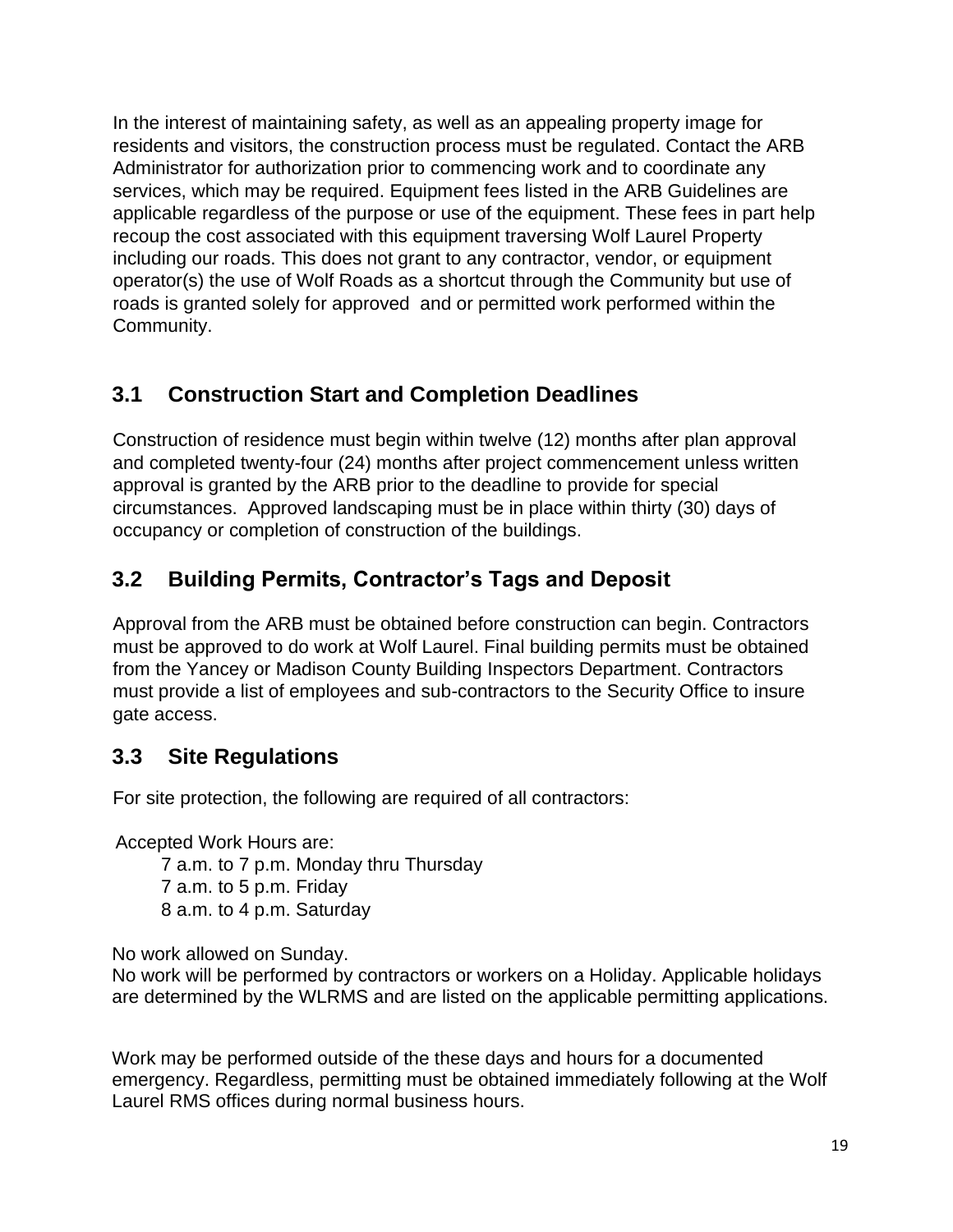No heavy trucks allowed entrance before 8 a.m. or after 12 noon on Saturday.

Construction related deliveries may be restricted due to inclement weather or adverse road conditions. **The owner and/or contractor must obtain approval from the ARB Administrator before scheduling deliveries of material or heavy equipment during periods experiencing adverse road conditions or inclement weather.**

Construction activities are permitted on occasion during non-work hours provided that any associated noise can be effectively contained within the jobsite and provided that no complaints are received from community residents. This must be cleared with the ARB Administrator in advance.

All reasonable means shall be taken during and after construction to protect and preserve existing vegetation.

Boards, permits or other material shall NOT be nailed or otherwise fastened to trees.

Storage, temporary or otherwise, of equipment or materials is not permitted within the drip line of trees (i.e., the area on the ground equal to the limits of vegetation above). All storage must be contained within the Construction Footprint of the site. Small construction trailers or signs must be pre-approved by the Architectural Review Board.

Sediment and erosion control provisions shall be employed during construction, as required by the State of North Carolina.

All planting, fixtures, signs, pavement and landscaping damaged during or after construction by vehicles, fire or other causes on or off site, including streets, shoulders and common areas, shall be repaired or replaced by the owner. **The owner is responsible for the contractor's actions during construction.** 

Any clearing, grading or building on site without approval by the Architectural Review Board may result in suspension of work and denial of access to the contractor and fines.

**During construction, all trash, debris and waste shall be contained daily and kept neat.** The Architectural Review Board reserves the right to have the site cleaned as needed due to noncompliance and the Owner will be back-charged the cost of such work.

The contractor is responsible for providing proper approved sanitation facilities for their workers. The contractor and/or contractor employees may be asked to leave the premises if these rules are not followed.

**Excessive noise, including loud radios and music, and any offensive**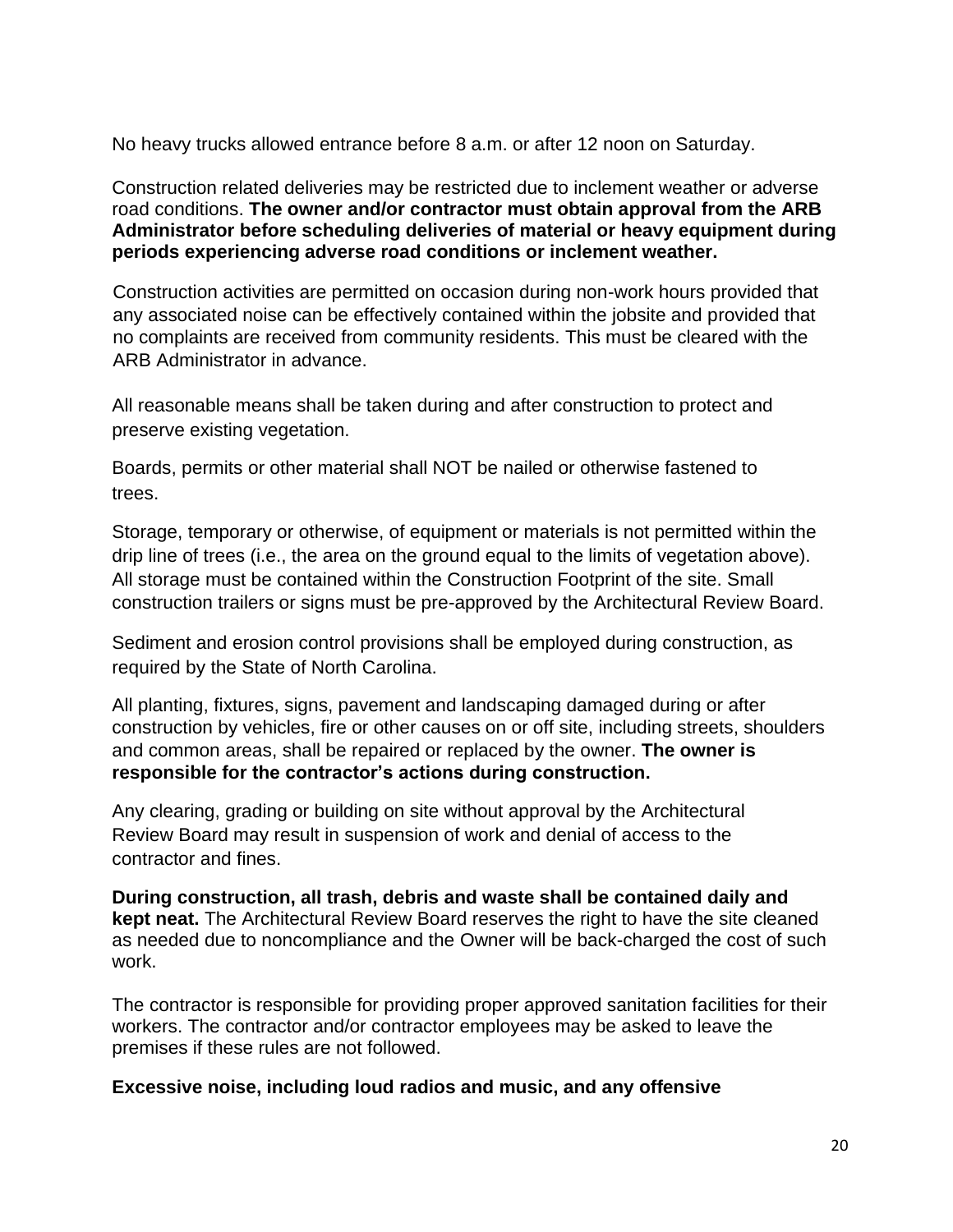**language is prohibited**.

#### **3.4 ARB Construction Inspections**

**Inspections during Construction:** Inspection while construction is in progress may be conducted by the ARB to ensure conformance with the approved drawings. Any deviation during construction from the approved drawings must receive prior approval by the ARB. Major changes may require resubmission for final approval.

**Final Inspection:** Final inspection will be made after the contractor has completed construction, including all site work and landscaping; cleaning the site of debris; removing contractor signage and any temporary utilities; and notifying the Architectural Review Board one week in advance of the expected completion date. **In addition, a copy of the Certificate of Occupancy from the county shall be provided to the ARB.**

# **4. POST CONSTRUCTION REPAIRS, RENOVATIONS AND IMPROVEMENTS**

#### **4.1 Exterior Improvements and Renovations**

Any modification of existing construction or improvements by additional changes to the exterior of the house, driveway or landscaping must have prior approval of the Architectural Review Board. The original exterior color scheme of any home must remain the same unless written permission to change colors is given by the ARB.

To have an Improvement Plan reviewed, an Application along with all applicable fees must be submitted to the ARB (See Fee and Deposit Schedule). The ARB Administrator may be contacted regarding any questions about additions or changes to exterior elements.

# **4.2 Fees for Major Exterior Renovations, Repairs or Improvements**

An approved application shall be necessary for major repairs, upgrades, or any modifications that change the dimensions, the external appearance, or access to any existing building or to an existing driveway or wall, any addition to the existing footprint and/or surface, and significant landscaping or terrain modification. These include but are not limited to room additions, deck expansions, or the erection of a wall or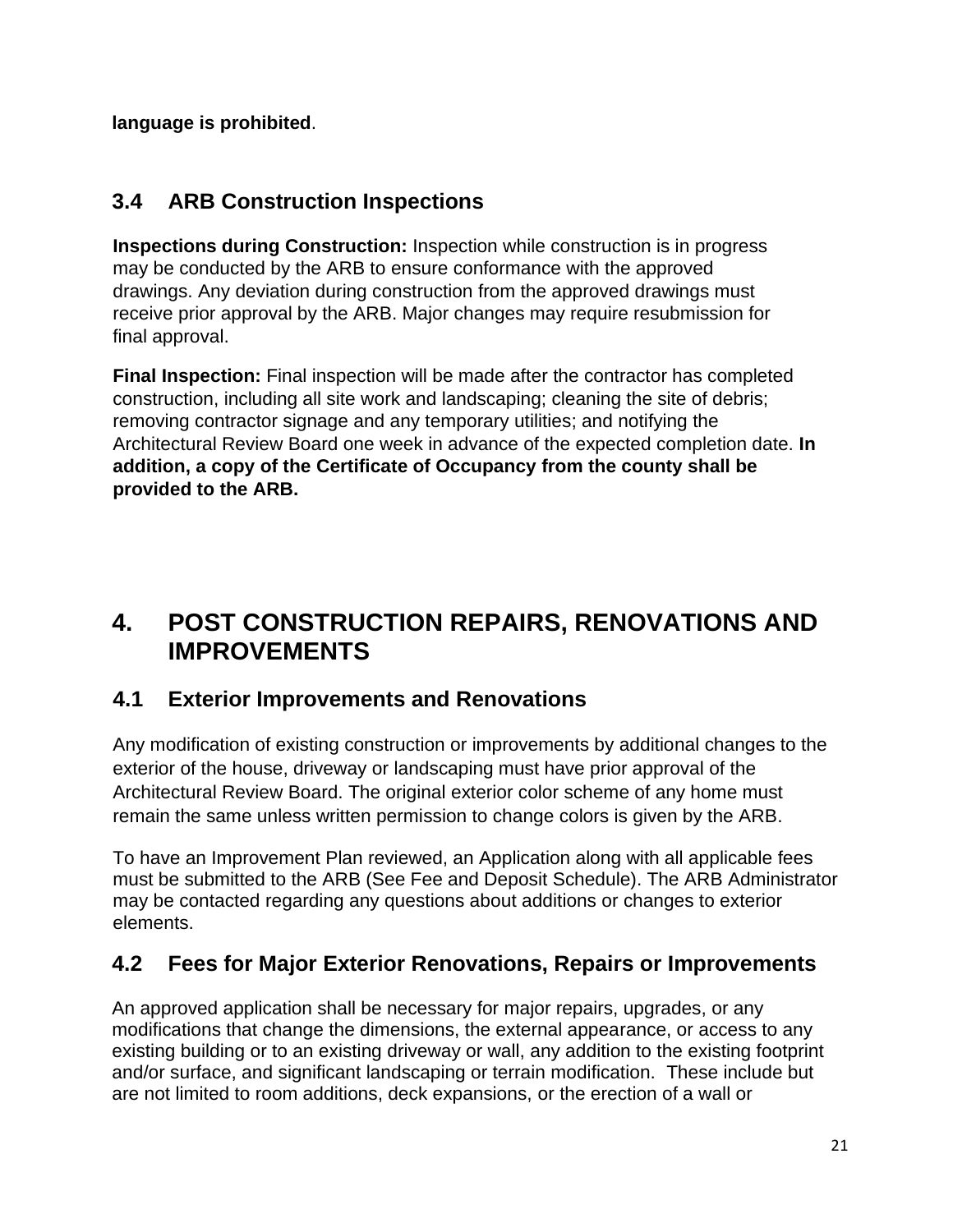hardscape with a surface of more than twenty (20) square feet. Prior approval is also necessary for any other modification of the property that includes any two of the following: excavation, tree removal, or use of heavy equipment.

#### **Application/Inspection Fee**: **\$50-\$650 due with application (nonrefundable)**

The application/inspection fee will be determined based upon the number of staff hours needed to administer the application and make site visits to ensure compliance with the Architectural Guidelines. Factors that affect the fee include the complexity of the application and site plan, the location and the grade of the site, the type of construction, the number of site visits at each stage of construction, the need to develop an equipment and materials staging plan, and the need to have a traffic management strategy to keep roads and rights-of-way clear so that traffic flow is not impeded.

Applications will be reviewed and a decision rendered within 14 to 30 days from the date received in the ARB office. Construction must begin within12 months after plan approval and completed 12 months after project commencement.

Any change or variation of the project from the original application will require resubmission of an application to reflect the modifications. The new application may require additional fees for review and inspection. Failure to notify the ARB of plan modifications and/or failure to submit new application materials may result in a fine of up to \$100/day until the revised application is submitted and approved.

#### **Construction Fee Deposit**: **Up to \$1500 due with application**

Fees charged against this deposit are of three kinds.

The first fee deducted will be for the ordinary wear and deterioration caused by heavy equipment and material loads traversing Wolf Laurel roads. The ARB Administrator, in consultation with the owner and the contractor, will calculate the total fee based upon the estimate of the number of heavy equipment vehicles to be used and the amount of materials to be delivered for the project. The ARB Administrator and the Security gate staff will adjust this estimate based upon actual usage as the project proceeds to completion as monitored.

**The Heavy Equipment/ Materials Fee Schedule** is as follows: single rear axle dump truck or delivery truck: \$20, tandem axle dump truck or delivery truck:\$35**,** and heavy equipment on truck and trailer: \$45. Dumpster fee per dumpster load -\$25.00.

The second fee deducted from the deposit will be for any excessive damage to Wolf Laurel roads determined to be directly attributable to the construction project and that has not been repaired to the satisfaction of the ARB by the owner or the owner's contractor or workers. In some instances, the success of needed repairs cannot be immediately determined; the affected section of the road(s) must be subjected to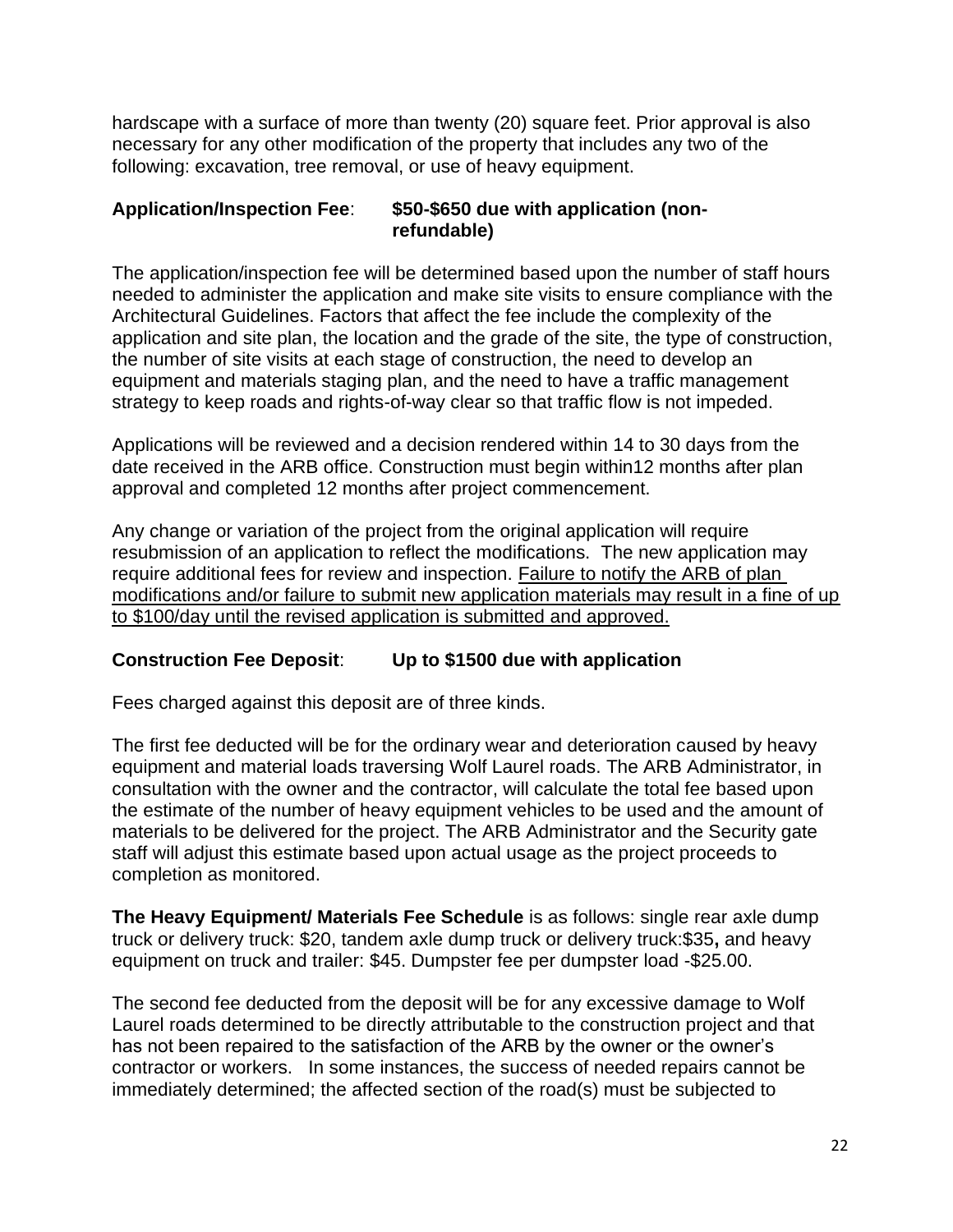extended traffic and weather conditions in order to determine the effectiveness of the repair. In these instances, a portion of the deposit will be kept in escrow for up to six months after the initial repair has been attempted in order to ascertain its adequacy and durability.

The third fee that may be deducted from this deposit is for failure to comply with the construction rules and regulations set forth in the Architectural Guidelines. Fees may be assessed at up to \$100 per incident and doubled or trebled for repeated noncompliance.

The deposit must be replenished as necessary to maintain a minimum reserve of twothirds of the original deposit until the ARB final project review and approval. The deposit will be returned less the fees deducted for ordinary wear and deterioration, excessive road damage and/or for non-compliance as explained herein.

#### **4.3 Minor Exterior Renovations, Repairs or Improvements or Landscaping**

An approved application shall be necessary for minor changes to the exterior of the building, e.g. deck enclosure, replacement of roof, painting, window replacement, regrading of a driveway, or minor landscaping.

#### **Application/Inspection Fee: \$25-100 (Non-refundable)**

The application/inspection fee will be determined based upon the number of staff hours needed to administer the application and to make site visits to ensure compliance with the Architectural Guidelines. Applications will be reviewed and a decision rendered within 14 to 30 days from the date received in the ARB office. Construction must begin within 12 months after plan approval and completed 12 months after project commencement.

Any change or variation of the project from the original application will require resubmission of an application to reflect the modifications. The new application may require additional fees for review and inspection. Failure to notify the ARB of plan modifications and/or failure to submit new application materials may result in a fine of up to \$100/day until the revised application is submitted and approved.

#### **Construction Fee Deposit: Up to \$750 due with application**

Fees charged against this deposit are of three kinds.

The first fee deducted will be for the ordinary wear and deterioration caused by heavy equipment and material loads traversing Wolf Laurel roads. The ARB Administrator, in consultation with the owner and the contractor, will calculate the total fee based upon the estimate of the number of heavy equipment vehicles to be used and the amount of materials to be delivered for the project. This estimate will be adjusted based upon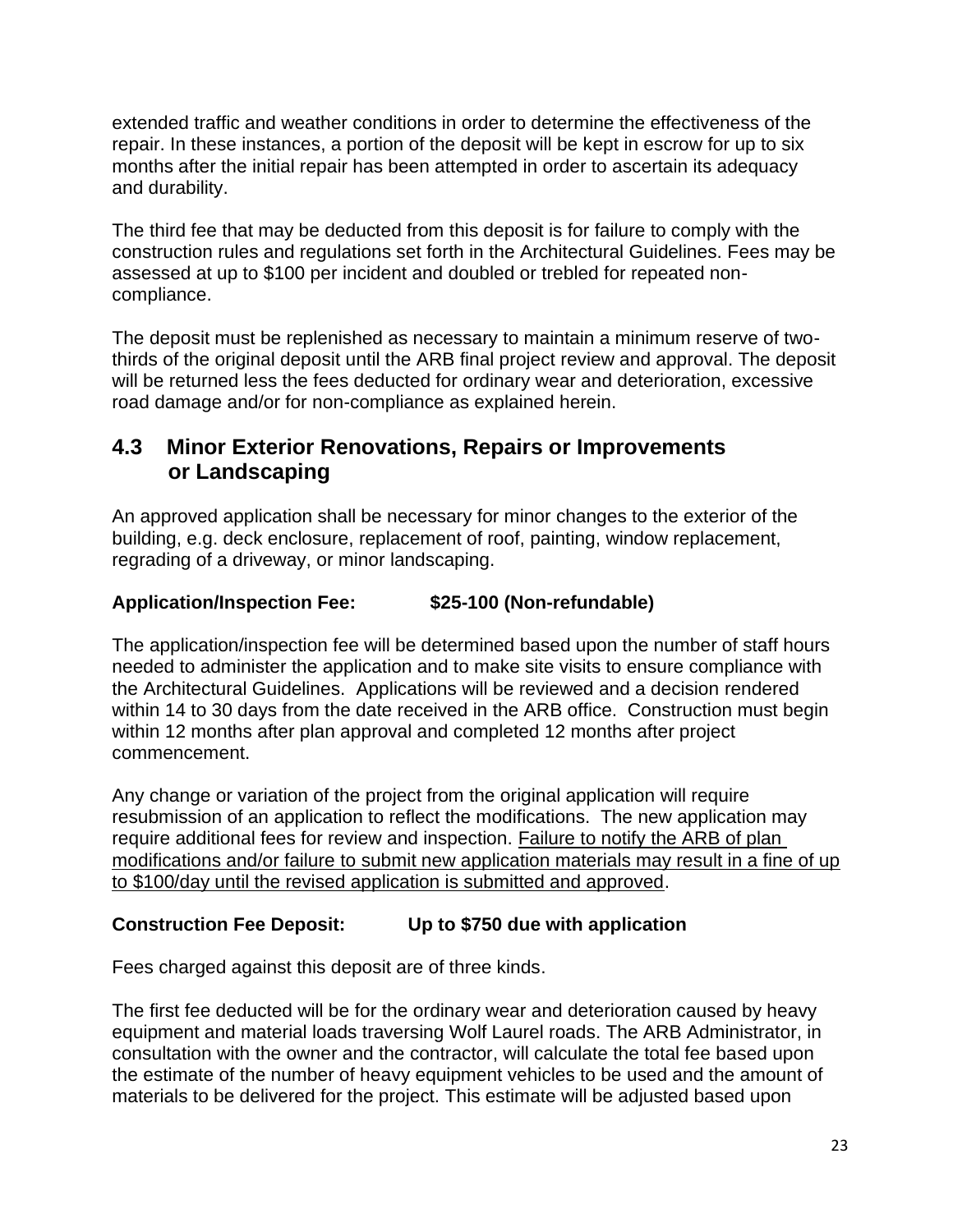actual usage as the project proceeds to completion.

The second fee deducted from the deposit will be for any excessive damage to Wolf Laurel roads determined to be directly attributable to the construction project and that has not been repaired to the satisfaction of the ARB by the owner or the owner's contractor or workers. In some instances, the success of needed repairs cannot be immediately determined; the affected section of the road(s) must be subjected to extended traffic and weather conditions in order to determine the effectiveness of the repair. In these instances, a portion of the deposit will be kept in escrow for up to six months after the initial repair has been attempted in order to ascertain its adequacy and durability.

The third fee that may be deducted from this deposit is for failure to comply with the construction rules and regulations set forth in the Architectural Guidelines. These fees include but are not limited to failure to keep the road right of way free of equipment and materials or debris and failure to observe work schedule hours. Fees may be assessed at up to \$100 per incident and doubled or trebled for repeated non-compliance.

The deposit must be replenished as necessary to maintain a minimum reserve of twothirds of the original deposit. The deposit will be returned less the fees deducted for ordinary wear and deterioration and or for non-compliance as explained herein.

#### **Heavy Equipment/ Materials Fee Schedule:**

Single rear axle dump truck or delivery truck: \$20 Tandem axle dump truck or delivery truck: \$35 Heavy equipment on truck and trailer: \$45 Dumpster fee per dumpster load- \$25.00

#### **4.4 Fees for Interior Repairs, Renovations or Improvements**

No application/Inspection fee is required for interior improvements or renovation. However, the owner must submit an Interior Renovation application to the ARB before work is begun to determine if a Construction Fee Deposit will be necessary due to the use of heavy equipment or heavy material removal and/or delivery. If necessary, the following Construction Fee Deposit requirements obtain:

#### **Construction Fee Deposit: Up to \$600 due before work commences**

Fees charged against this deposit are of three kinds.

The first fee deducted will be for the ordinary wear and deterioration caused by heavy equipment and material loads traversing Wolf Laurel roads. The ARB Administrator, in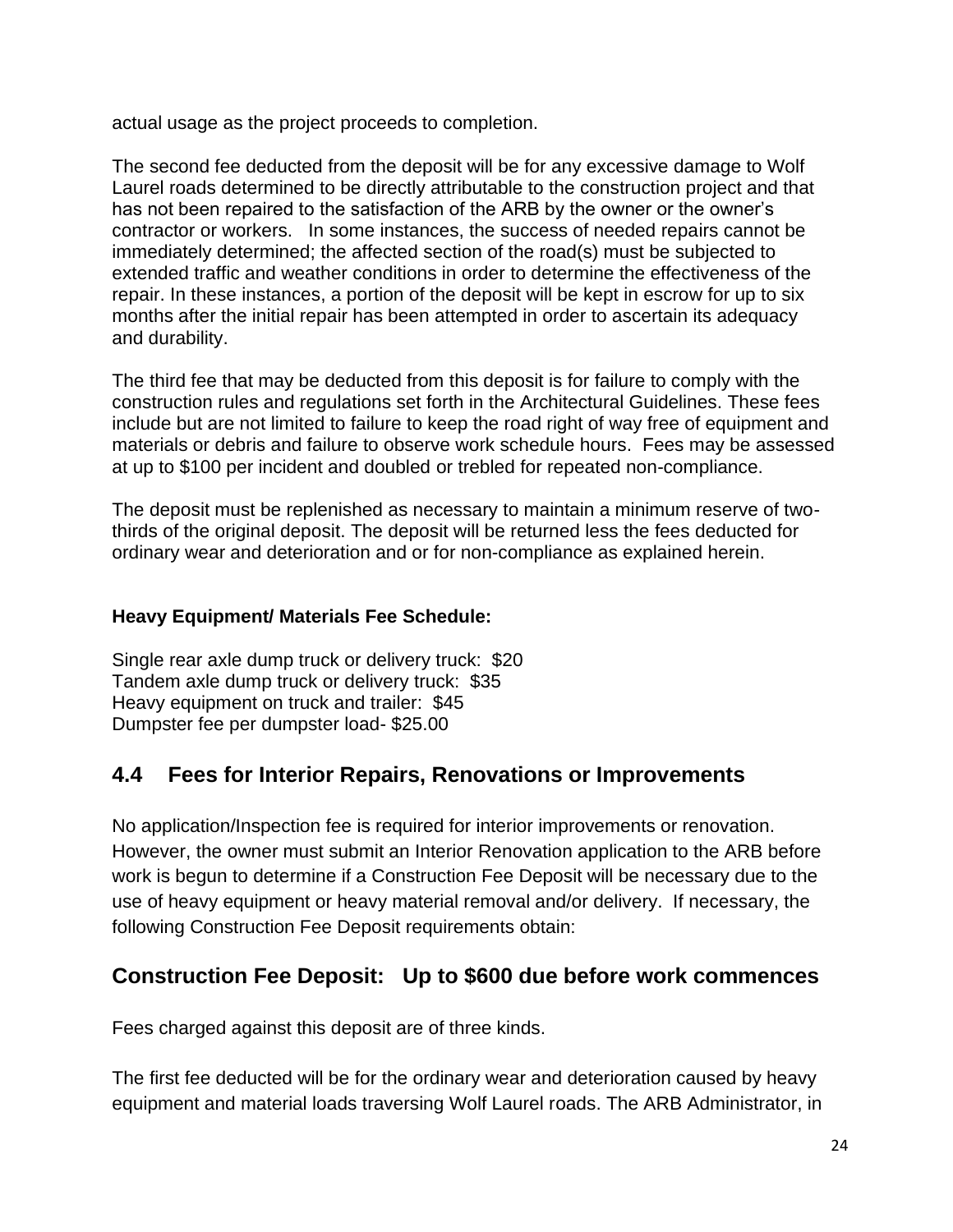consultation with the owner and the contractor, will calculate the total fee based upon the estimate of the number of heavy equipment vehicles to be used and the amount of materials to be delivered for the project. This estimate will be adjusted based upon actual usage as the project proceeds to completion.

The second fee deducted from the deposit will be for any excessive damage to Wolf Laurel roads determined to be directly attributable to the construction project and that has not been repaired to the satisfaction of the ARB by the owner or the owner's contractor or workers. In some instances, the success of needed repairs cannot be immediately determined; the affected section of the road(s) must be subjected to extended traffic and weather conditions in order to determine the effectiveness of the repair. In these instances, a portion of the deposit will be kept in escrow for up to six months after the initial repair has been attempted in order to ascertain its adequacy and durability.

The third fee that may be deducted from this deposit is for failure to comply with the construction rules and regulations set forth in the Architectural Guidelines. These fees include but are not limited to failure to keep the road right of way free of equipment and materials or debris, and failure to observe work schedule hours. Fees may be assessed at up to \$100 per incident and doubled or trebled for repeated non-compliance. The deposit must be replenished as necessary to maintain a minimum reserve of twothirds of the original deposit. The deposit will be returned less the fees deducted for ordinary wear and deterioration and/or for non-compliance as explained herein.

#### **Heavy Equipment/ Materials Fee Schedule**:

Single rear axle dump truck or delivery truck: \$20 Tandem axle dump truck or delivery truck: \$35 Dumpster fee per dumpster load \$25.00

#### **5. POST CONSTRUCTION TREE TRIMMING OR REMOVAL**

Outside the construction footprint, no tree over 8 inches in diameter measured 3 feet above the ground may be trimmed or removed without an application reviewed and approved by the ARB.

Failure to obtain an approved application may subject the lot owner up to a \$100 fine per tree per day until reforestation has been completed and approved by the ARB.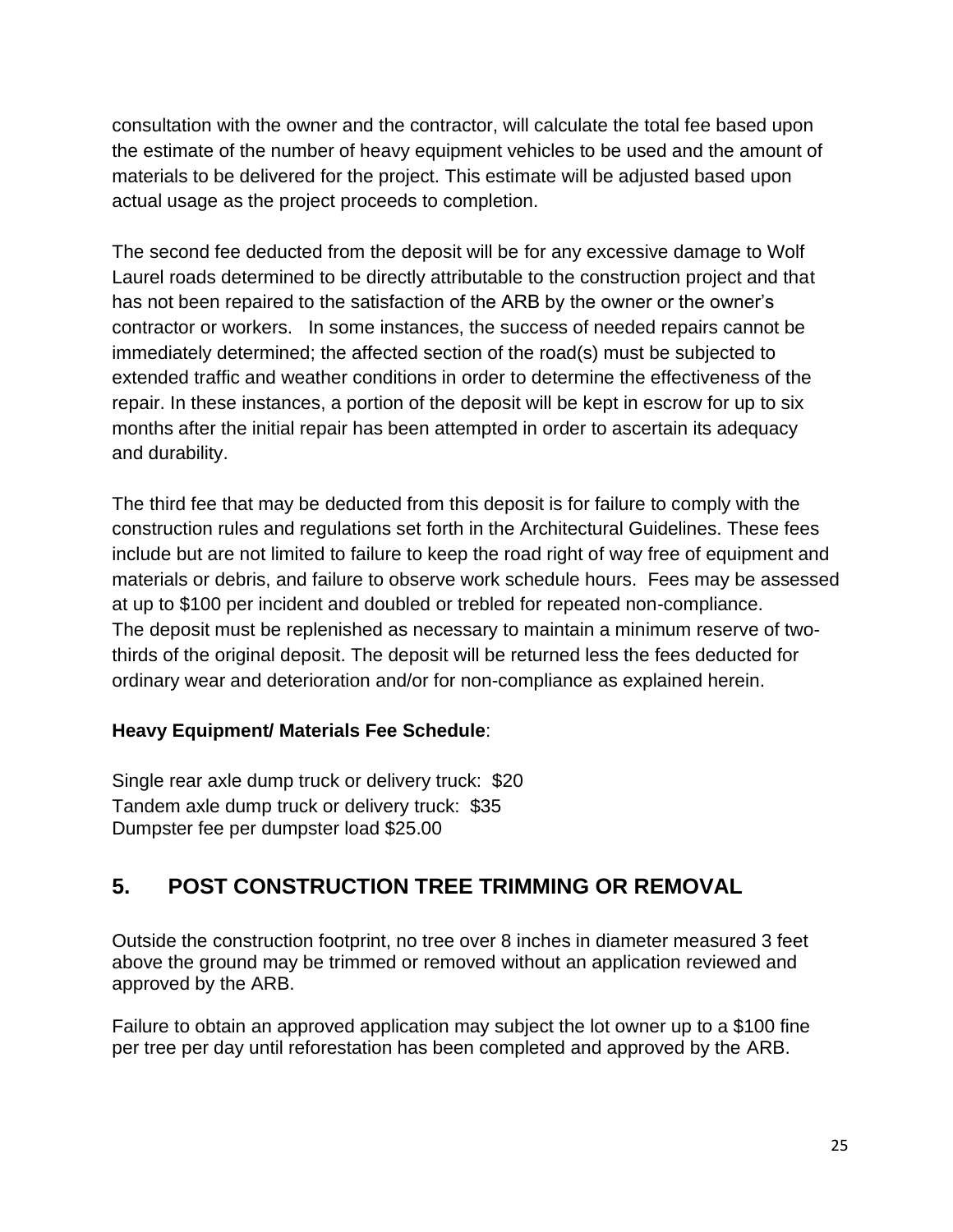Reforestation requires that a healthy tree removed without ARB permission be replaced with two new trees of a like species, 4 inch caliper at 3 feet above the ground, and verified to be living trees one year from date of planting. In addition, fines may be doubled or tripled for repeated violations by a specific property owner or his representative.

No dumping of logs or debris on vacant lots or in the roadways or ditches is permitted. Such dumping may subject the lot owner to a \$100 fine per occurrence per day and costs of cleanup. Failure to comply may result in a \$100 fine per occurrence per day and costs of cleanup.

Useable materials may be consumed or stored for use on site. Logs may be cut, split, and stored for fireplace or stove use. Smaller materials may be ground as mulch for landscaping usage. Materials not appropriately consumed on site must be removed from the property.

Dead trees may be cut, split, and stored for fireplace or stove usage and any debris ground as mulch for landscaping usage on site. Otherwise, it must be removed from the property.

A dead tree over 8 inches in diameter requires prior approval from the ARB before cutting.

The cutting of lower, diseased, or dead branches that does not endanger the tree is allowed without prior approval.

If a tree has been damaged or is threatening a structure, an emergency waiver may be requested from and granted by the ARB staff for the removal of said tree(s).

**APPLICATION FEE for one tree: \$25**

**APPLICATION FEE for two or more trees: \$50**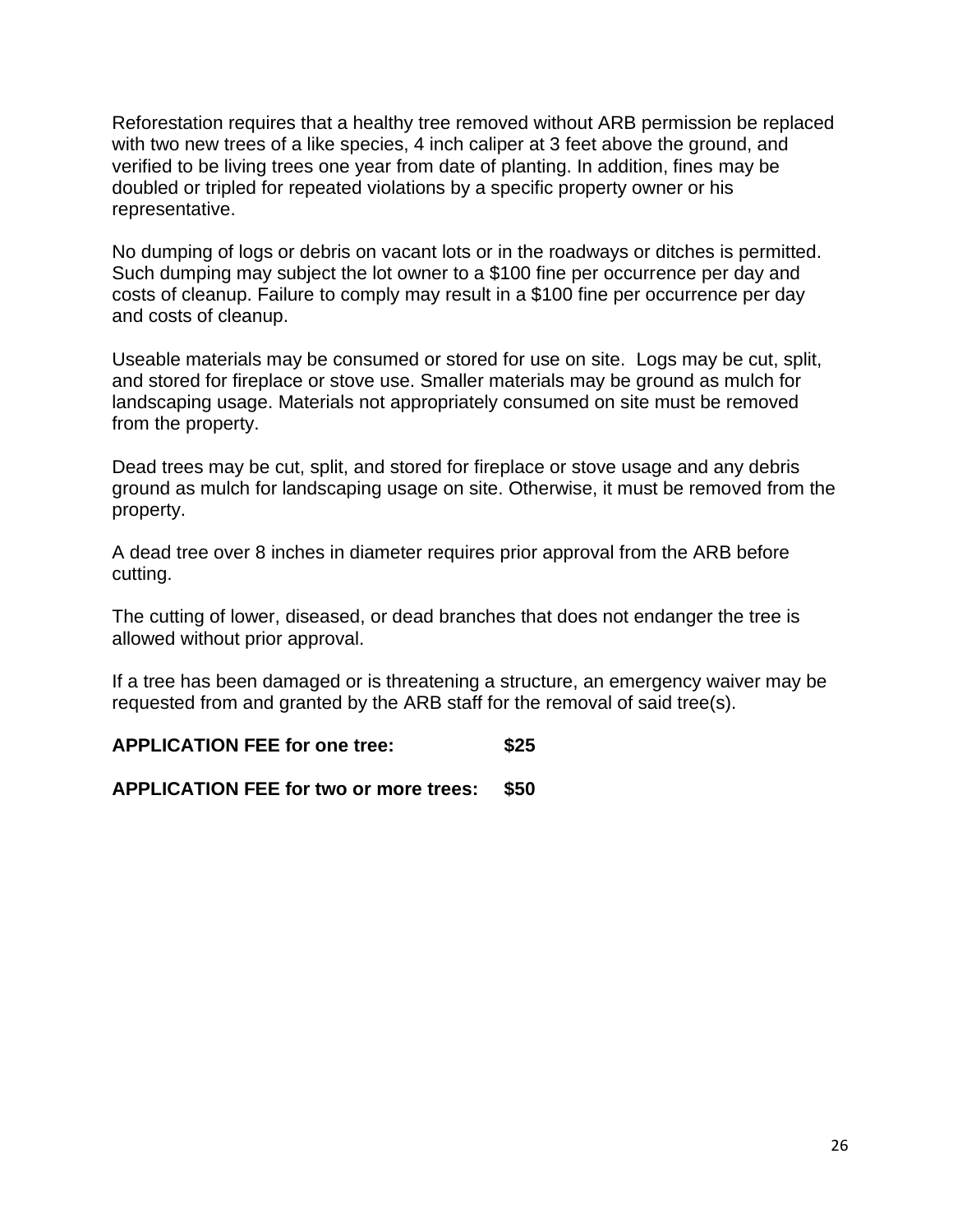#### **6. NEW CONSTRUCTION REGULATIONS THAT APPLY TO POST CONSTRUCTION RENOVATIONS AND IMPROVEMENTS**

The following sections of these Architectural Guidelines concerning construction of a new home also apply to post construction renovations and improvements.

**Construction Guidelines**

**Tree Removal Overview** 

**Tree Removal Plan Guidelines** 

**Site Clearing** 

**Stump and Bush Removal** 

**Grading, Drainage and Erosion Control** 

**Lighting** 

**Landscape Planting and Natural Vegetation** 

**Tree Preservation** 

**Fencing**

#### **7. Fire-pit policy**

This policy is intended to clarify the intent of the WLRMS language on; Fire-pits, Fireplaces and similar structures referred to in Article 6.10 (a) Fires of the WLRMS Covenants.

An approved fire-pit will conform to the following specifications:

Fire-pits may be used when following the manufacturer's instructions and conditions and under the following conditions;